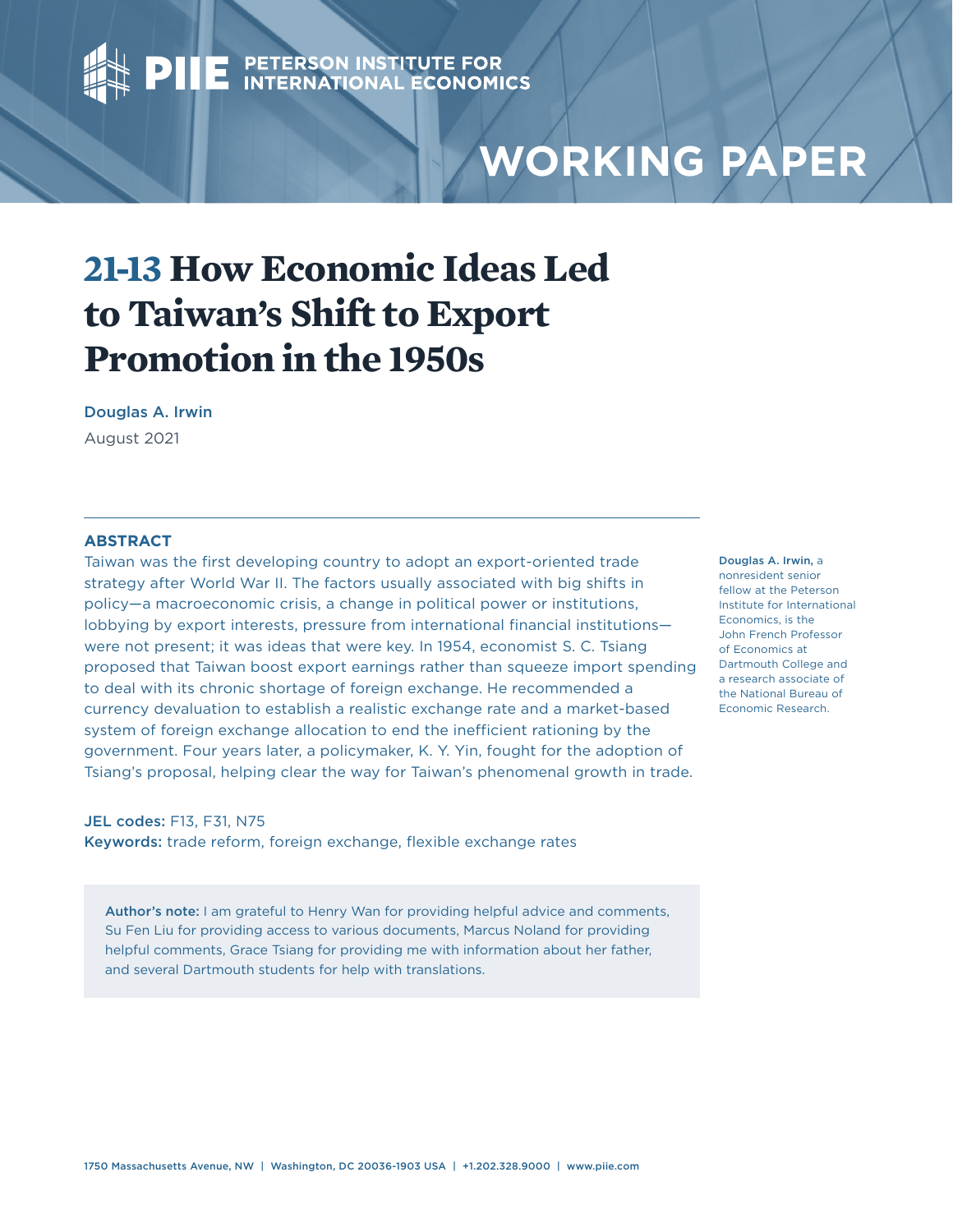#### **1. INTRODUCTION**

In the 1950s, few observers believed that developing countries could prosper under an export-oriented trade strategy. The disaster of the Great Depression and the disruption of world commerce during World War II seemed to demonstrate that openness to trade and dependence on foreign markets represented a risky proposition. Trade was not expected to be an "engine of growth"; export pessimism was widespread. The *Economic Survey of Asia and the Far East 1959* declared that "rising exports are unlikely to play a leading role in the development process of most countries in the region" because "the momentum provided by the expansion in the export industries will be too small to bring about an adequate increase in total output" (United Nations Economic Commission for Asia and the Far East 1960, 101). Instead, "import substitution of manufactured consumer goods and food will be necessary in the primary producing countries of the region if they are to develop at a reasonably rapid rate" (104).<sup>1</sup>

Taiwan is generally recognized to be the first developing economy to reject such advice and adopt an export-oriented trade strategy. In the 1950s, it suffered from a chronic shortage of foreign exchange, which it tried to address with measures to limit spending on imports. This shortage was caused largely by a persistently overvalued exchange rate that led to excess demand for foreign exchange. To manage that excessive demand, the government opted for measures such as foreign exchange rationing, multiple exchange rates, import surcharges, and the like. These policies severely limited trade: Exports were less than 10 percent of GDP for most of the decade and imports a few percentage points higher, thanks to US foreign aid.

In 1958, Taiwan changed course. It devalued its currency to eliminate the overvalued exchange rate, which suppressed exports. It freed up the market in foreign exchange, allowing exporters to keep or sell their earnings at a marketdetermined exchange rate, which meant that foreign exchange rationing could be terminated and the government could give up direct control over its allocation. These reforms led to a phenomenal growth in exports. Together with improvements in the investment climate, they helped propel Taiwan's economic miracle.<sup>2</sup>

The beneficial outcomes of Taiwan's policy changes are well known; the story behind the decision to make these policy changes is not. $3$  What convinced the country's leaders to diminish the government's control over a valuable economic resource, a step firmly opposed by bureaucratic interests, and move forward with foreign exchange reform? What led policymakers to take the uncertain path of

<sup>1</sup> Krueger (1997) describes the intellectual milieu of the period.

<sup>2</sup> Pritchett et al. (2016) find that Taiwan's growth acceleration began in 1962, lasted 32 years, and increase real per capita income by a factor of 36, the largest in their sample of rapid growth countries. Some of the leading studies of Taiwan trade and exchange rate policies include Hsing (1971), Lin (1973), Ho (1978), Galenson (1979), Little (1979), Scott (1979), Liang and Liang (1982), Lee and Liang (1982), and Panagariya (2019). In analyzing the policy changes in the late 1950s, Scott (1979) concludes that the crucial factors behind Taiwan's export growth were the tax rebate for exports, the removal of import restrictions, the adoption of a unified exchange rate, and the depreciation of the New Taiwan dollar.

<sup>3</sup> Haggard (1990) and Haggard and Pang (1994) examine the political and economic factors behind Taiwan's decision to move toward economic openness. They are closest in spirit to this paper.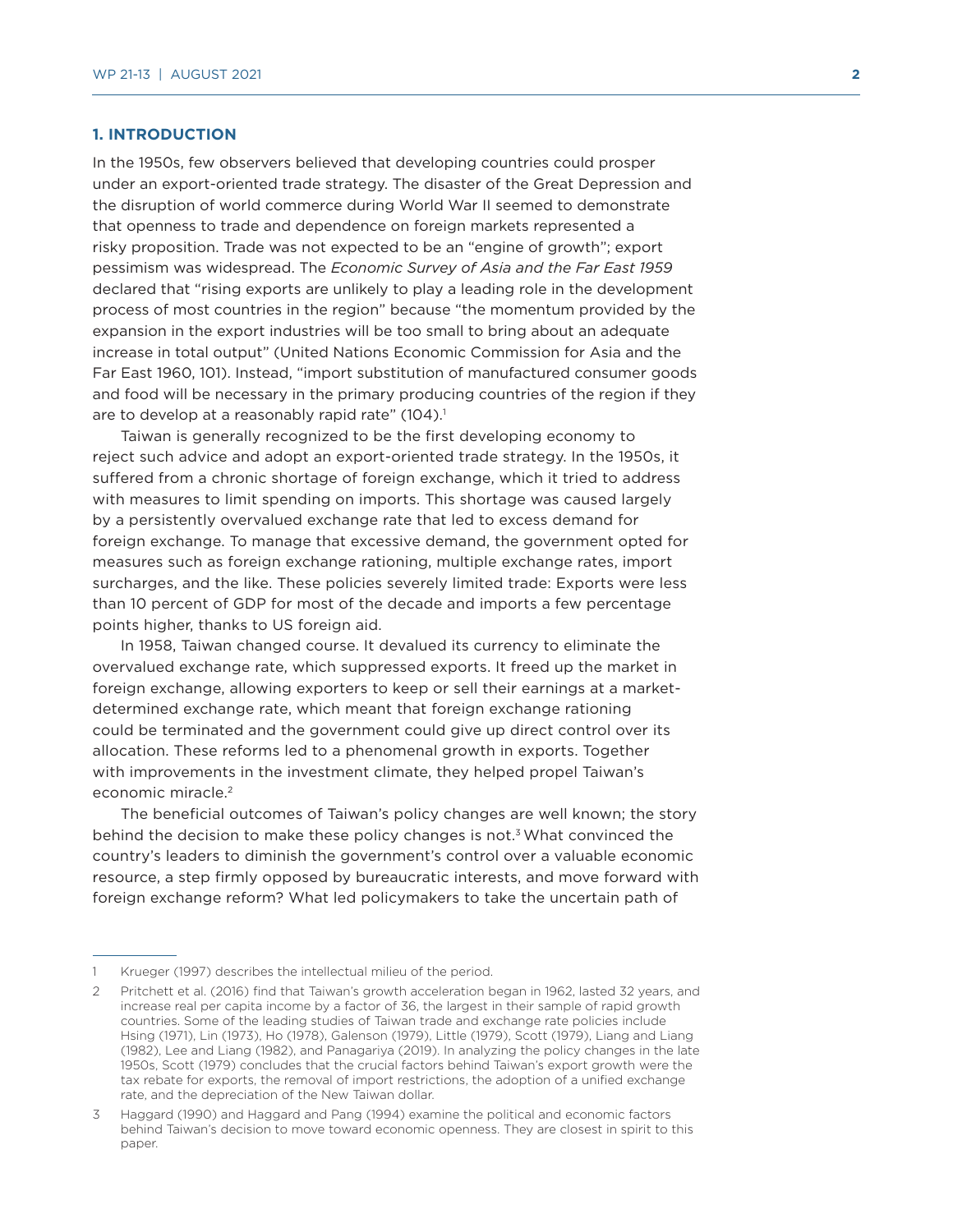an export-oriented trade strategy when it was far from clear that such a policy would succeed?

This paper investigates the factors behind Taiwan's commercial policy changes, in an effort to understand why such reforms were undertaken. Most discussions of policy change focus on the roles played by domestic producer interests, new political leadership and the opportunities created by economic crises, or international institutions and the conditionality they required for financial assistance.4 None of these factors was significant in Taiwan's case. Domestic producer interests were stacked against any change: Taiwan's exporters were weak and lacked political influence, while importers and producers competing against imports benefitted from the rents created by the existing trade regime.5 The country's political leadership and its political institutions were unchanged over this period.<sup>6</sup> Having stabilized inflation several years earlier, Taiwan was not in the midst of a macroeconomic crisis. The International Monetary Fund (IMF) and the World Bank were not making policy-conditioned loans or engaged in structural adjustment lending at the time.

The apparent failure of these standard explanations of policy change leads one to consider the role of ideas. Economists are often wary of attributing changes in policy direction to individuals or groups motivated by ideas, looking instead for deeper structural factors, such as economic interests or institutions that shape those interests. But as Rodrik (2014, 205) has observed, "Because of their neglect of ideas, political economy models often do a poor job of accounting for policy change." Of course, ideas by themselves are not enough; in order to be implemented, political actors within government must embrace them. The question is how that happens.<sup>7</sup>

This paper explores how the ideas of economists contributed to the shift in Taiwan's trade stance by examining the source and content of these ideas, the ways in which the ideas were conveyed to government officials in a position to influence policy, and how the ideas came to be implemented in the face of bureaucratic obstacles. Specifically, it examines how two economists (S. C. Tsiang and T. C. Liu) proposed a new foreign exchange regime to a high-level policymaker (K.Y. Yin), who fought against strong opposition within the government to change Taiwan's policy regarding external trade, particularly as it related to foreign exchange and the exchange rate. Tsiang and Liu convinced Yin that an overvalued currency stifled exports and distorted imports because it forced the government to ration foreign exchange to resolve the underlying excess demand for dollars. The key elements of Taiwan's trade policy changes did not involve

<sup>4</sup> For discussions of the political economy of reform, see Bates and Krueger (1993), Williamson (1994), and Rodrik (1996).

<sup>5</sup> In fact, interest group politics rarely explain big policy reforms. As Bates and Krueger (1993, 455) note, "One of the most surprising findings of our case studies is the degree to which interest groups fail to account for the initiation . . . of policy reform."

<sup>6</sup> The reforms also failed to lead to any immediate changes in the country's leadership or institutions. As Ho (1987, 237) notes, "The economic reform that was initiated in the late 1950s did not alter any of Taiwan's basic economic or social institutions."

<sup>7</sup> Drawing on the findings of the Commission on Growth and Development, Brady and Spence (2010) highlight the role of political leadership in bringing reforms to fruition. Based on his long experience in Latin America, Harberger (1993) concludes that a few key policymakers—a "handful of heroes," as he called them—often drive policy reform. For a review of the role of ideas in policymaking, see Béland (2019).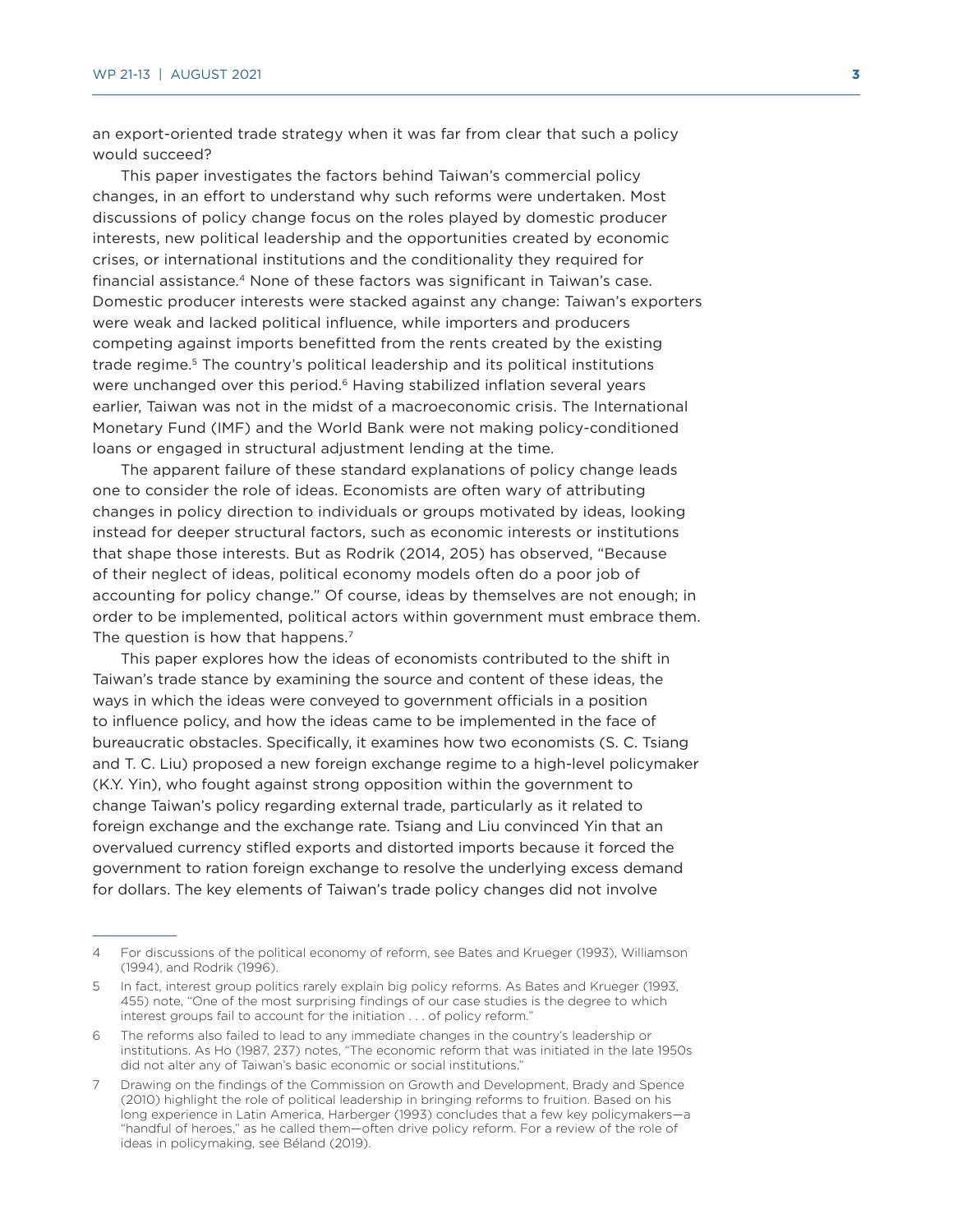reducing import tariffs but rather adjusting the exchange rate and the disposition of foreign exchange. In particular, the ability of exporters to retain or sell their foreign exchange earnings at a market-determined rate provided a crucial stimulus to exports. In addition, the ability of importers to buy foreign exchange without getting government approval eliminated the scarcity rents associated with foreign exchange rationing and enabled any firm to purchase imports on a competitive basis. These changes shifted incentives away from securing rents by importing through privileged access to foreign exchange toward earning income through exporting to other markets.<sup>8</sup>

This paper is organized as follows. Section 2 describes Taiwan's trade regime in the 1950s, in which an overvalued exchange rate led to import restrictions and foreign exchange controls. Section 3 discusses the policy positions of Yin and Tsiang and describes how their relationship was formed and evolved. Section 4 examines the 1954 Tsiang-Liu memoranda that provided the basis for the 1958 foreign exchange reforms. Section 5 describes how Yin overcame opposition within the government and won support for the reforms in 1958. Section 6 examines the aftermath of reform.

#### **2. TAIWAN'S FOREIGN EXCHANGE REGIME**

In 1949, the Communist revolution in China drove the Nationalist government of General Chiang Kai-shek and his supporters off the mainland to Taiwan, a very poor island with little industry and few natural resources. The economic situation in Taiwan was dire. The war left the economy in ruins, and the recovery effort was strained by a massive influx of soldiers and refugees from mainland China. In the midst of a hyperinflation, the Nationalists adopted a stabilization program and introduced a new currency, the New Taiwan dollar (NT\$). This program ended the hyperinflation, but the government continued to spend large sums on national defense, resulting in persistent fiscal deficits and moderate inflation throughout the 1950s.<sup>9</sup>

Under the stabilization program, the value of the New Taiwan dollar was fixed against the US dollar. The continued rise in domestic prices meant that Taiwan's currency quickly became overvalued, leading to a balance of payments gap in which receipts from exports fell short of payments for imports. The overvalued currency meant that exports—two-thirds of which were sugar and rice—never exceeded 10 percent of GDP during the decade. Export earnings paid for only about 60 percent of imports; imports were 4–6 percentage points of GDP higher than exports only as a result of US foreign aid and military assistance. The imports made available through the additional foreign exchange—food, fuel, raw materials, and capital goods—were crucial to rebuilding the economy and maintaining the country's precariously low standard of living.

The overvaluation of the New Taiwan dollar meant that demand for foreign exchange to purchase these imports was far in excess of the foreign exchange

<sup>8</sup> Taiwan's policy changes illustrate Balassa's (1986, 60) conclusion that "a review of [trade] policy reforms undertaken by developing countries fails to show that import liberalization would have played a central role in these reforms . . . . Rather, exchange rate reform has had central place, mostly involving the devaluation of the exchange rate, the elimination of multiple rates, and the adoption of a crawling peg."

<sup>9</sup> See Makinen and Woodward (1989).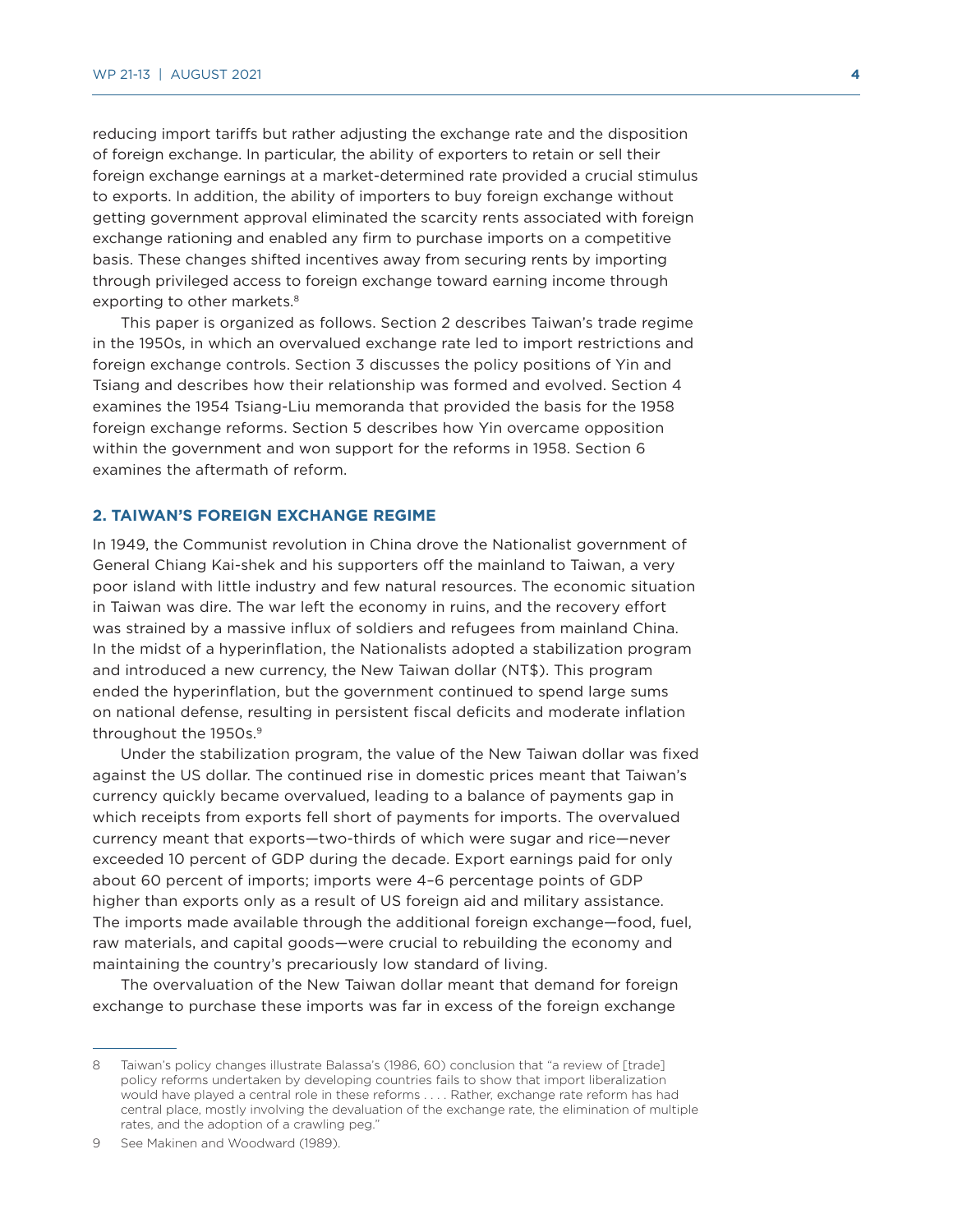receipts earned through export earnings and aid inflows. The excess demand could be resolved either by changing the price of foreign exchange (devaluing the currency) or by rationing the quantity of foreign exchange (import controls).

Despite the chronic shortage of foreign exchange, the Chang Kai-shek government resisted any significant devaluation. The government would occasionally and reluctantly adjust the exchange rate but never enough to restore payments equilibrium or eliminate the black-market premium on foreign exchange. Government officials feared that a devaluation would drive up the price of critical imported goods and contribute to the inflation they were trying to keep in check. Furthermore, they did not believe that a devaluation would stimulate exports, because Taiwan's two principal exports—sugar and rice—were either fixed in quantity by international agreement or sold exclusively to Japan at prices and quantities determined in bilateral negotiations. Aside from these commodity exports, Taiwan had only a small base of nontraditional exports and the prospect that they would increase in response to a devaluation seemed slim. (The government introduced some limited export subsidies to compensate selected exporters for the unfavorable exchange rate.)

As it seemed unlikely that Taiwan could export its way out of its balance of payments problem, the government undertook measures to limit spending on imports. The principal method of regulating imports was foreign exchange rationing. Exporters were required to turn over all foreign exchange earnings to the central bank at the official exchange rate. The Foreign Exchange and Trade Control Commission (FETCC) had authority over the disposition of foreign exchange through quarterly commodity import budgets that were adjusted every few weeks depending on the level of foreign exchange reserves.10 Officials would screen requests for foreign exchange to ensure that scarce funds would not be wasted on what were deemed nonessential goods.<sup>11</sup> Private entities applied to the FETCC to obtain a license granting foreign exchange. At the end of 1953, 3,729 applications for import licenses were being made each week by 2,226 firms. Only 7 percent of the foreign exchange applied for could be allocated, usually in small amounts.<sup>12</sup>

The import licenses gave the recipients special access to foreign goods that could be sold at a significant premium in the domestic market: 33 percent on cotton yarn, 48 percent on imported wheat flour, 152–63 percent on cotton piece goods, and 350 percent on woollen wear (Lin 1973). Firms began striving to obtain lucrative licenses to earn rents on imported goods rather than competing to reduce production costs and increase profits on domestic or foreign sales.

Rationing not only failed to solve the underlying foreign exchange shortage, it also led to controls in other areas of the economy. For example, the

<sup>10</sup> The FETCC had a "wide range of functions concerning the setting of the exchange rate, determining import requirements, screening foreign exchange applications, and coordinating US aid, all of which gave it tremendous power" (Haggard and Pang 1994, 62–63).

<sup>11</sup> Imports were classified as permissible, controlled, suspended, and prohibited. Permissible imports included capital equipment and raw materials. Controlled or suspended imports were either temporarily banned or could be imported only by government agencies. Prohibited items were items that were considered dangerous or luxury products. Of the roughly 500 classified commodities, about 55 percent were permissible, 40 percent suspended or controlled, and 5 percent prohibited (Ho 1978). Of course, just because the importation of some foreign goods was permissible did not mean that they could be easily purchased.

<sup>12</sup> See Chien (1957). During the period 1951–53, the government allocated less than 20 percent of requests for foreign exchange (Lin 1973).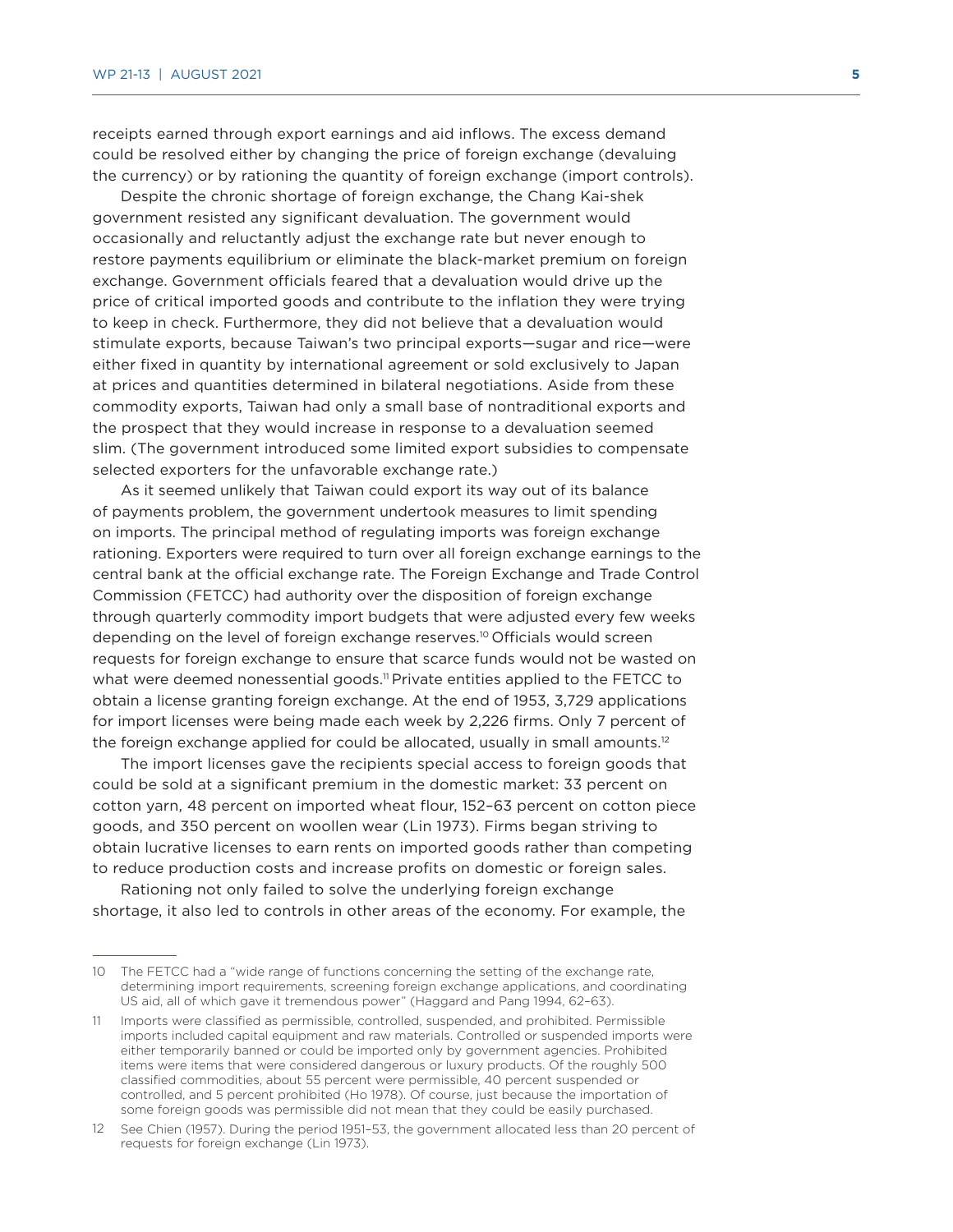government blocked the entry of new firms and limited investment in sectors of the economy that were heavily dependent on imported intermediate goods. Such actions reduced future demand for foreign exchange, but they also protected the rents enjoyed by incumbent firms, which were insulated not just from foreign competition but from new domestic competitors as well.

Other measures were taken to limit spending on imports. Importers fortunate enough to obtain licenses were required to make an advance payment of 100 percent of the value of such goods, in addition to a 20 percent defense tax on top of the usual tariff. Of course, tariffs were not the binding constraint on imports, because the government controlled all spending on imports through the allocation of foreign exchange.13 Taiwan also used multiple exchange rates to discriminate between different import and export activities, depending on their importance, as determined by government officials.

The Chang Kai-shek government seemed comfortable with this situation, because its military leaders were more focused on defending the country against China than on promoting economic development (Peng 1992). Most of the country's decision-makers were military leaders or engineers who lacked any background in economics and to whom the idea of a planned economy came naturally.<sup>14</sup> Indeed, the ruling party, the Kuomintang (KMT), championed an interventionist state and state-owned enterprises dominated the economy. There was little interest in promoting the private sector, and the government had no real development strategy.15

Absent any distinctive ideology, government officials took a pragmatic, "problem-solving" approach to dealing with issues such as the foreign exchange shortage. They had no strong preconception about how to solve the ongoing problem; they viewed it as simply an issue to be managed and they therefore employed various ad hoc measures to ensure that Taiwan did not run out of foreign exchange.16

<sup>13</sup> Taiwan's tariff schedule was initially taken from mainland China's, although it was inappropriate for its economy. China's tariffs tended to protect raw materials rather than finished goods; Taiwan imported raw materials to produce finished goods. The Nationalist government did not establish its own set of duties until 1955, when it raised the nominal tariff on finished goods from 20 percent to nearly 45 percent, to equalize them with the tariff on raw materials (Pang 1992).

<sup>14</sup> According to Tsiang (1984, 74), "During the 1950s, there were few signs of any sensible vision about Taiwan's future development, let alone any conscious strategies. . . . Policies tended to be adopted in response to impending problems." Most leaders were "steadfast adherents of the command economy and the view that a planned economy and state control of industry were the best way to develop the economy" (Wu 2005, 64).

<sup>15</sup> As Haggard and Peng (1994, 48) note, "KMT power was accompanied, however, by a relatively coherent ideological perspective that championed an interventionist state and showed skepticism toward development of the private sector." Jacoby (1966, 137), notes that "nothing in their situation—nor in their economic philosophy—motivated Chinese officials to foster the growth of a strong private sector."

<sup>16</sup> Officials "managed Taiwan's economic transformation in a way of learning by doing rather than following any specific school of economics," according to Peng (1992, 94). The restriction of imports has sometimes been characterized as import-substitution industrialization, which Wu (2005, 104) views as wrongly implying that the government had a clear, well-thought-out development plan. "In actual practice," Fei (1992, 7) notes, government planning "was little more than a rough classification of all industries according to aphorisms imagined by the bureaucrat."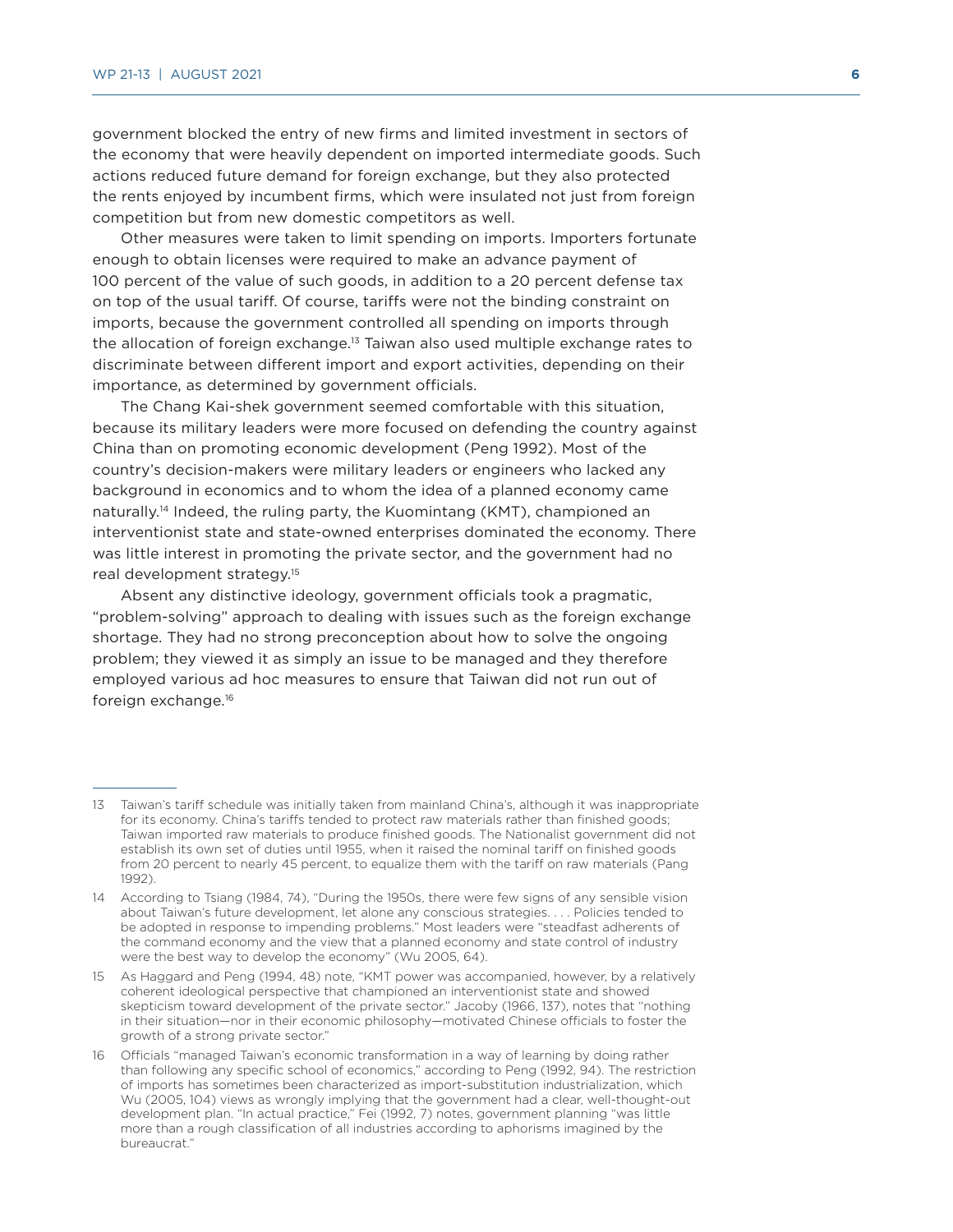The government's complacent attitude stemmed in part from the fact that the United States provided millions of dollars in foreign aid.<sup>17</sup> As long as Taiwan had US aid as a backstop, the government was not concerned about exporting enough to pay for imports.

#### **3. K. Y. YIN: THE PILOT OF ECONOMIC DEVELOPMENT**

The government official most responsible for giving shape to—and ultimately changing the direction of—Taiwan's economic policy was K. Y. Yin. From 1958 until his death in 1963, Yin was the country's leading economic policymaker and the driver of reforms.18

Trained as an electrical engineer, Yin worked in New York City during World War II, managing US military aid and procuring defense supplies for China. His record of efficiency and effectiveness, along with a scrupulously clean record that was free of corruption, earned him the trust of Chiang Kai-shek. In 1949, Yin became vice chair of the Taiwan Production Board, where he helped manage public enterprises.

As an engineer with no training in economics, Yin was pragmatic and nonideological when it came to dealing with economic problems.19 He was aware that Taiwan's overriding problem was a lack of foreign exchange and knew that it could not depend on US aid forever.<sup>20</sup> The pragmatic solution seemed to be to save foreign exchange by increasing domestic production and limiting imports, an approach that seemed more feasible than increasing exports to earn foreign exchange.

In 1952, Yin met Sho-Chieh Tsiang, a young Chinese economist employed by the IMF who began to shape Yin's views on economic policy. Tsiang earned an undergraduate degree in China and a B.Sc. (1941) and Ph.D. (1945) from the London School of Economics (LSE). During World War II, when LSE was temporarily relocated to Cambridge, Tsiang was exposed to both Keynesian theory from Cambridge dons and a more classical approach from his LSE

<sup>17</sup> "The regime's indifference [to economic development] stems partly from its unwillingness to accept their exile on the island of Taiwan, partly from the lack of market incentives to motivate officials, and partly from the fact that US aid covered the trade gap," according to Lewis (1993, 203).

<sup>18</sup> Yin was called the pilot of economic development in Taiwan (Li 1963). Yin was known as "very sharp, strong willed, and persistent" (Wang 2006, 87). "In the late 1950s and early 1960s, Yin was the most powerful economic bureaucrat because of his control of finance, US aid, foreign exchange, and trade. He was the economic tsar of his times," according to Wu (2005, 59). See Pang (1992) and Liu (1987) for more biographical background.

<sup>19</sup> As Yin put it, he believed in "solving problems effectively and practically in a real environment, in order to optimize the economic welfare of the nation, without rigidly adhering to any school of thought. After all, as real-world problems are complex and many, one cannot expect to solve them by simply utilizing one school of thought and ignoring all others" (quoted in Kuo and Myers 2012, 109).

<sup>20</sup> As Yin wrote in May 1952, "At present, Taiwan has not been able to balance the international payment yet, and it is the arrival of US aid that can compensate for the trade deficit. However, we should not rely on US aid for a long time. US aid can merely offer us a breathing space temporarily. We should use it only as a catalyst to revive our economy" (quoted in Pang 1992, 171).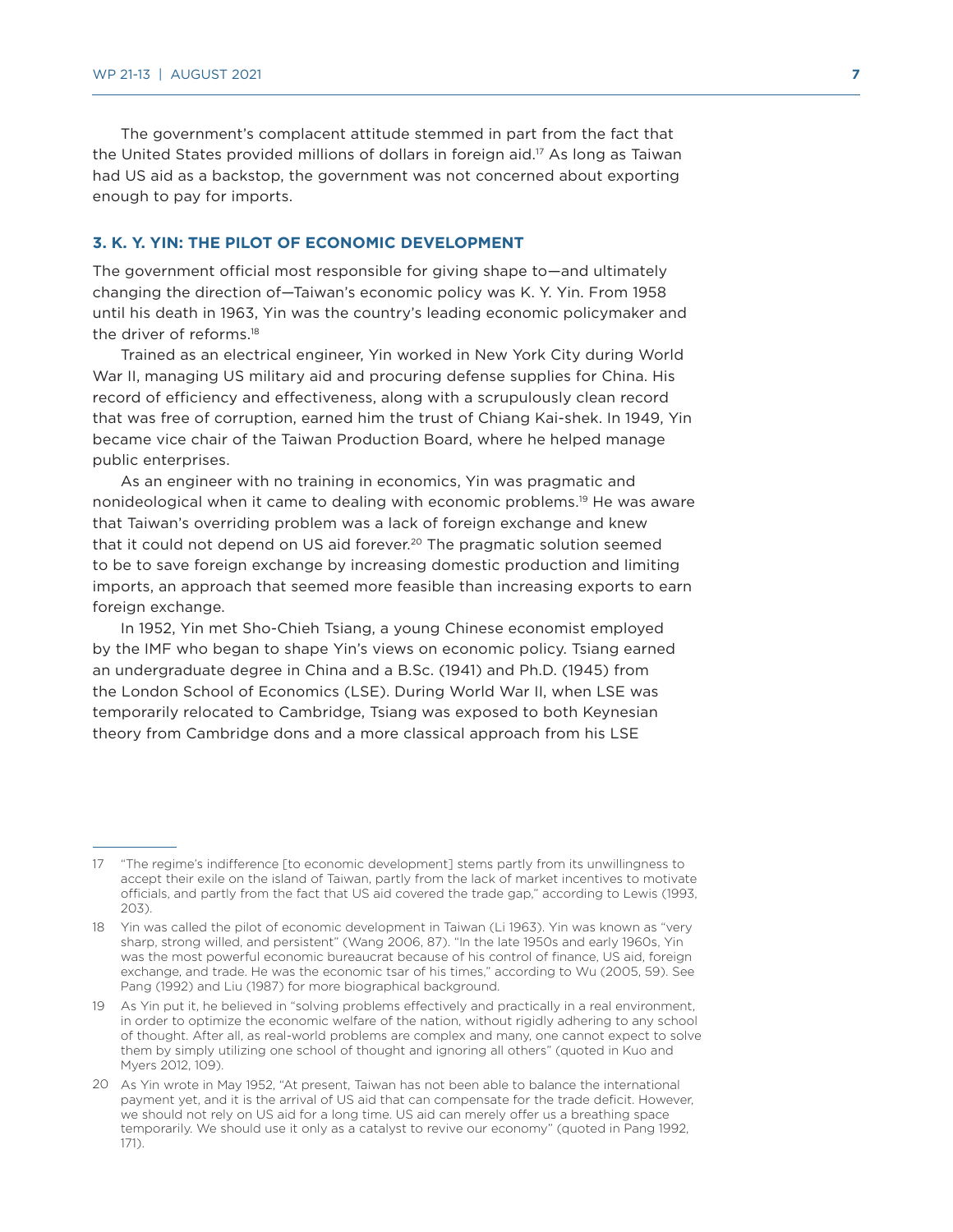instructors.21 Initially attracted to the Keynesian approach, Tsiang came to appreciate the market-oriented perspective of his teacher Friedrich Hayek, under whom he wrote a prize-winning dissertation. Like Hayek, he generally opposed interfering with the price system but saw a role for government in shaping the framework in which economic activity took place.<sup>22</sup> After graduating from LSE, Tsiang became a professor at National Peking University. During the Communist takeover, he moved to the National Taiwan University. In 1950, he joined the research staff of the IMF in Washington.<sup>23</sup>

In 1952, while visiting Taiwan on home leave from the IMF, Tsiang was introduced to Yin. The meeting was not amicable: Tsiang saw Yin as a bureaucrat who lacked any economic framework to guide his decisions, and Yin viewed Tsiang as a theorist who had little sense for the practical problems facing policymakers. Tsiang gave Yin a copy of James Meade's short book *Planning and the Price Mechanism: The Liberal-Socialist Solution* (1949) and encouraged him to read it.24 In the book, Meade (1949, v-vi) argued for a mixed economy in which

a large measure of state foresight and intervention is required to guide the economy from war to peace, to prevent inflationary and deflationary pressures, to ensure a tolerably equitable distribution of income and property, and to prevent or to control the anti-social rigging of the market by private interests, but that these objectives can be achieved in an efficient and a free society only if an extensive use is made of the mechanisms of competition, free enterprise and the free market determination of prices and output.

In addition, Meade (1949, x) continued, "Protectionism must be reduced in all markets where import control is not absolutely essential for the balance of payments of the country in question" and "the depreciation of currencies of deficit countries" was the appropriate remedy for a payments imbalance.

Yin read Meade's short tract, supposedly the first economics book he had ever read, and was deeply impressed by the argument for a "planned market economy." Meade gave Yin a deeper appreciation for the price system and market competition (Hsing 1995; Wu 2005). According to his close associate

<sup>21</sup> At the time, LSE was divided between a conservative group (Lionel Robbins, Friedrich Hayek, Dennis Robertson) and a younger cohort (Abba Lerner, Nicholas Kaldor) that was more sympathetic to the ideas of Keynes. Cambridge exposed Tsiang to the Keynesian ideas of Joan Robinson, Richard Kahn, and others. "To hear the traditional Marshallian theory and that of the Austrian School expounded by Robertson and Hayek and then to hear the same theories mercilessly attacked and ridiculed by Mrs. Robinson and others was a very thrilling experience," Tsiang (1989, 2) recalled.

<sup>22</sup> His dissertation, written under the guidance of Hayek, won the Hutchinson Medal, awarded every two years to the best thesis in economics at LSE. Hsing (1995, 59-60) states that "Professor Tsiang's faith in economic liberalism was not free of the influence of the staunch champion of freedom, Friedrich A. von Hayek, his Ph.D. dissertation supervisor. . . . the price mechanism is the cornerstone of Tsiang's viewpoints on economic policy."

<sup>23</sup> He later became a professor of economics at the University of Rochester (1960–69) and Cornell University (1969–76). He is best known for taking a critical view of the conventional Keynesian theory of money and interest, rejecting the theory of liquidity preference for the loanable funds view.

<sup>24</sup> There are two stories about what Tsiang told Yin. In one version, Tsiang said, "This book primarily explains where the price mechanism works, how it saves the planners time and effort, and how it helps to solve complicated problems" (Hsing 1995, 61). In another version, Tsiang told Yin, "Do not underestimate James Meade, thinking he's just another bookworm or armchair theorist. During the Second World War, James Meade played a big role in the UK's economic policy as the deputy director [of the Economic Section of the Cabinet]. After the war he became the director, holding responsibilities in many issues. He has a very rich experience, much of which you can learn in this very book" (Wu and Peng 2012, 114ff). See also Tsiang (1992).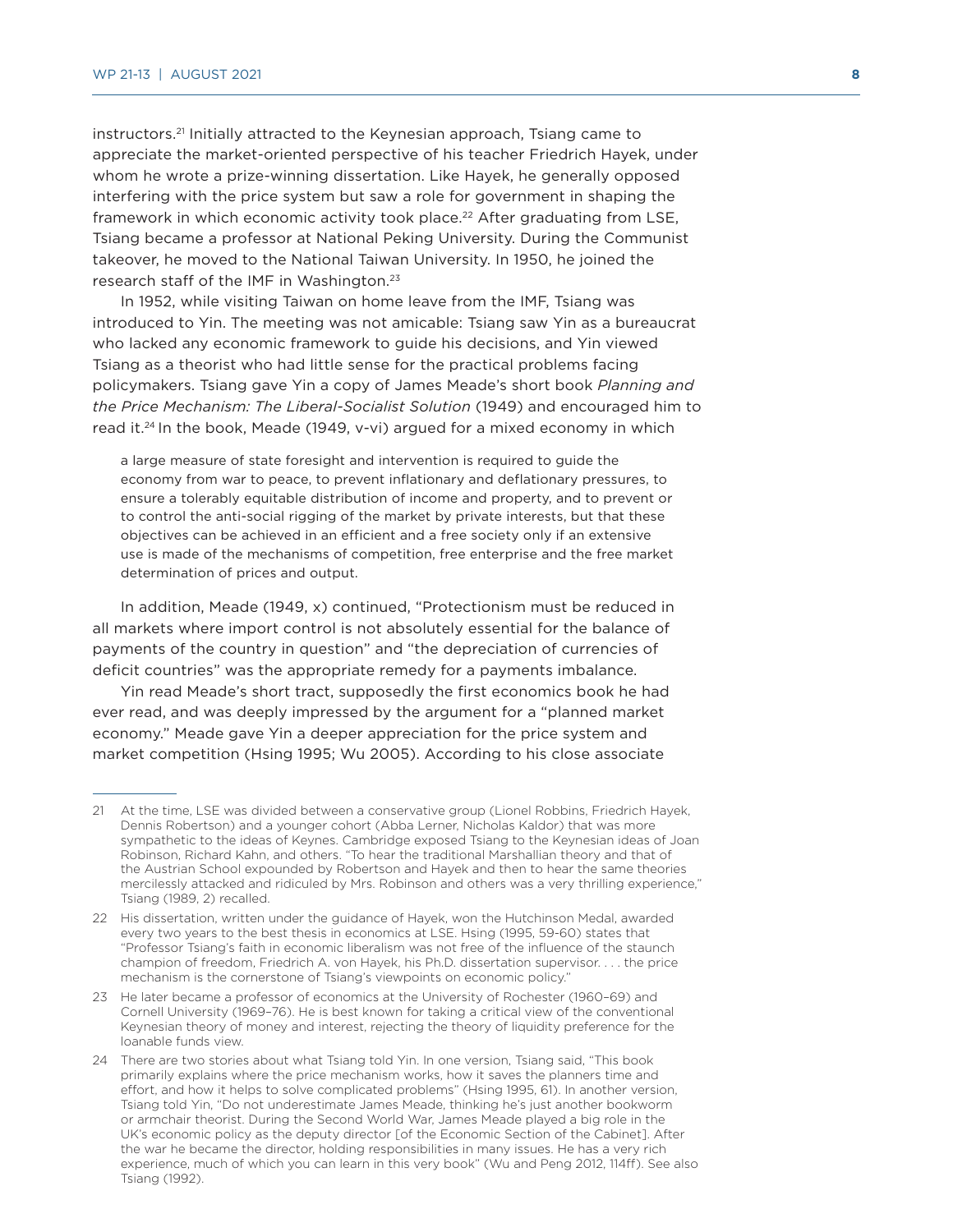K.T. Li (1963, 3), Yin came to believe that the "acceleration of economic development could be attained only by permitting the price mechanism and market forces to function properly." As Li (1963, 3–4) put it:

In his speeches and writings, [Yin] repeatedly emphasized: "Let us be guided by the price mechanism of a free competitive market" and "Let the distribution of resources be determined by the price mechanism." Although he once said "action must be taken by the government to ensure the best use of resources so that the benefits of economic development can be shared by all," he disliked excessive intervention, which he believed would hamper economic development.

Yin's views can be traced in his extensive writings during this period and they began to reflect the middle ground staked out by Meade. In a 1953 article, Yin said that Taiwan's development goals "cannot be achieved in a laissez-faire economy" but that the government also should not centrally plan the economy. Instead, the government should promote industrial development for a certain period, through the provision of credit, foreign exchange, and technical guidance (Wu 2005). A year later, Yin (1954b, 7) argued that the government "should give its support to those industries which it thinks must be developed and which are in need of its support." At the same time, "there should be a limit to the support given by the government," and it was "still the responsibility of the industries themselves" to succeed:

If normal development is to be attained, free competition must be maintained in order to attain higher efficiency, eliminate uneconomical production, and encourage the incentives of the various enterprises. Excessive support obviously hampers the operation of free competition and is bound to result in the creation of greenhouse industries dependent entirely upon the government. Such industries will merely be a burden on the Government and are not what we are hoping for.

#### **4. THE 1954 TSIANG-LIU REPORTS**

A hardworking and trustworthy administrator, Yin was named minister of economic affairs and chairman of the Industrial Development Commission in 1954. This post gave him a greater voice in the policy debate, as he worked closely with Vice President Chen Cheng, a military general who had oversight responsibility for economic affairs.25

Yin used his new position to invite Tsiang and his IMF colleague Ta Chung Liu to visit Taiwan and give advice on economic policy.<sup>26</sup> They spent the summer of 1954 talking to government officials and learning about the challenges they faced, particularly with respect to the balance of payments. The officials they

<sup>25</sup> Yin reported directly to Chen, as President Chiang Kai-shek "never interfered in economic affairs and barred the party from doing so" (Wu 2005, 58). Economic technocrats who were independent of the party and the military, such as Yin, enjoyed some autonomy and trust.

<sup>26</sup> Tsiang and Liu were independent consultants on leave from the IMF rather than part of an official IMF mission. Liu was an econometrician, who did not focus as much on international trade and exchange rates as Tsiang did. After growing up in China, Liu went to Cornell University in 1936 to study railway engineering. After taking a class in economics from Fritz Machlup (who was a visiting professor), he decided to become an economist, earning his Ph.D. from Cornell in 1940. He joined the Chinese Embassy in Washington, DC, and attended the Bretton Woods conference as deputy commercial counselor. He returned to China in 1947 but left in 1948 to join the IMF. In 1958, he became a member of the faculty of Cornell University, where he remained until his death, in 1975. In the 1960s, he helped Taiwan develop national income accounts.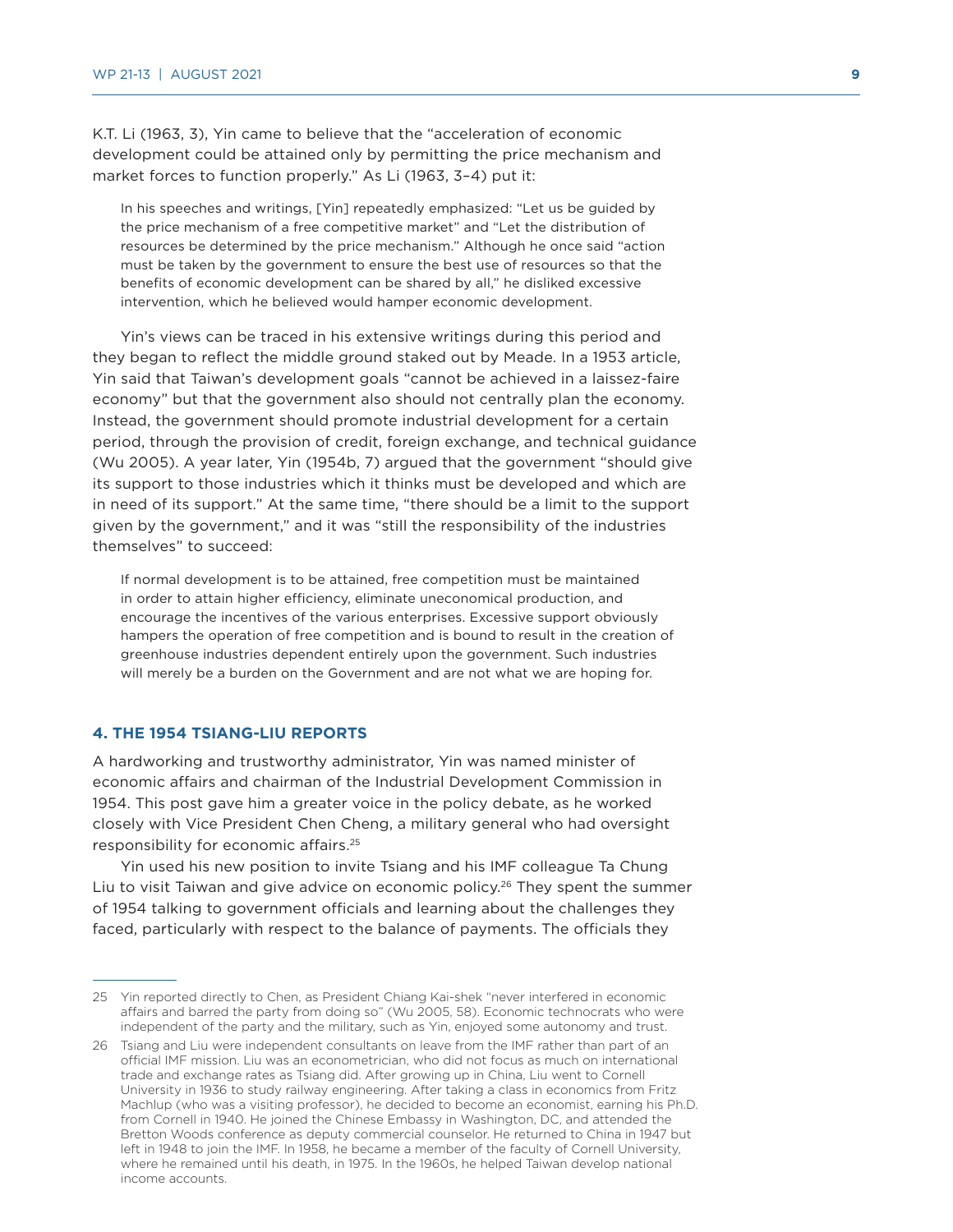encountered generally believed that a devaluation was undesirable, because it would not stimulate exports but would increase the price of imported materials and exacerbate inflation. Officials were also reluctant to leave the allocation of scarce foreign exchange to market forces, fearing that foreign exchange would be squandered on unproductive consumption goods.

Tsiang and Liu delivered two reports at the end of their visit that firmly rejected these views. The first, "Our Foreign Exchange Problem: A Preliminary Outline for Discussion," dated September 9, 1954, stated, "There is nothing more important to the economy than an efficient allocation of our resources (including those for exports in exchange for imports) in such a way as to obtain the greatest possible total output" (Tsiang and Liu 1954a, 7). In their view, the main problem with the existing foreign exchange system was the "failure to take full advantage of international trade with the result of achieving less export and import trade, less employment and less government revenue than would otherwise be possible." Tsiang and Liu (1954a, 5) noted that:

The current system of exchange is characterized by (a) an overvalued multiple rate structure; (b) strict rationing of exchange proceeds for imports by a mechanism, while being constantly simplified as basic conditions improved, is still rather complicated and, to some extent, arbitrary; and (c) subsidies for exports, the rates of which are determined by actual needs of the respective industries rather than for the purpose of encouraging more efficient exports and discouraging less efficient ones.

Tsiang and Liu (1954a, 13) were highly critical of existing policy:

The basic disadvantages of the present system of overvalued exchange rates are as follows: Firstly, exports fall short of the most desirable amount, with the corresponding reduction of imports which could have been obtained through advantageous exchange. Secondly, the excess of demand over supply of foreign exchange made it unavoidable to impose arbitrary quantitative restrictions on imports and to grant arbitrary subsidies to exports.

Tsiang and Liu focused on the exchange rate as a key problem. Over time, the official exchange rate had become "progressively disassociated from the demand and supply conditions of different commodities, thus obscuring the relative efficiencies of different producers and traders, and distorting the relative values of the different commodities and factors of production from their relative importance to the economy." The overvalued currency led to a complex system of import controls and export subsidies that resulted in an inefficient use of scarce resources. Even with the best of intentions and assuming administrative efficiency, the government could not avoid making arbitrary decisions about the disposition of foreign exchange, resulting in "an uneconomical allocation of resources." The overvalued exchange rate was a severe tax on exporters that depressed foreign exchange earnings. For example, the price of rice was so low that it was being used for animal feed rather than being exported to earn valuable foreign exchange. The limited export subsidies used to compensate for the overvalued exchange rate were set high for high-cost exporters and low for low-cost exports, thereby penalizing more efficient exporters and promoting less efficient ones.

Tsiang and Liu proposed scrapping the entire system of multiple exchange rates, import licenses, and export subsidies and creating an open market for foreign exchange with a single exchange rate for exports and imports and set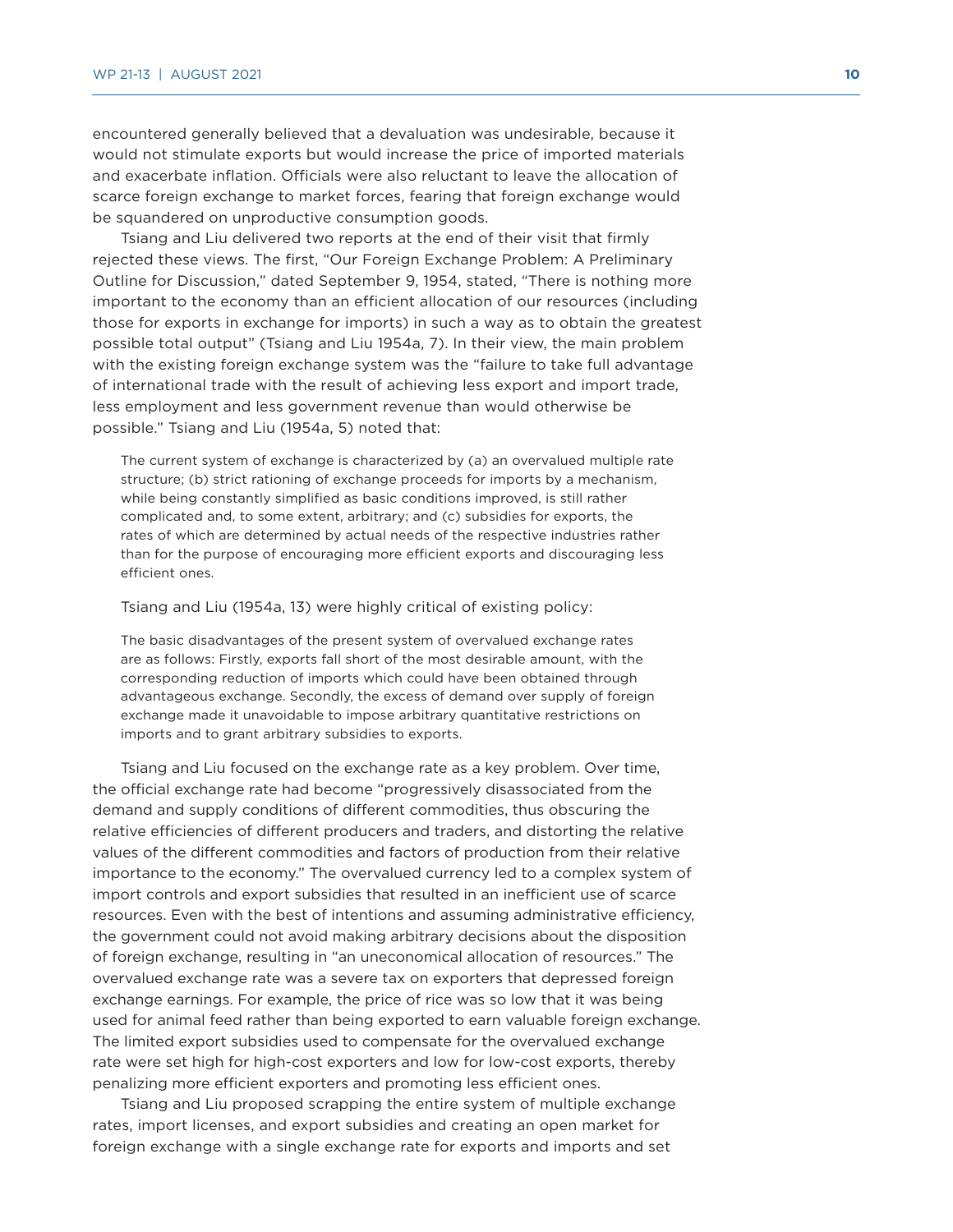at a competitive level.27 Unifying the exchange rate and devaluing would bring export earnings and import spending closer to balance and allow the government to dismantle the export subsidies, import restrictions, and other trade controls that were being used to balance Taiwan's international payments. Nonessential imports could be discouraged with high tariffs.

The second part of the report proposed using foreign exchange certificates in the transition to an open current account.28 Officials feared that an unfettered foreign exchange market would result in export earnings being lost to capital flight rather than used to pay for critical imports. Under the certificate scheme, exporters would turn over all foreign exchange earnings to the government at the prevailing exchange rate and receive a certificate for the foreign exchange earned. The certificate could be sold to any importer at a market-determined price, but it could be used only to import goods, not to move capital offshore. The use of exchange certificates would pave the way for an eventual open market in foreign currency.

The report addressed several fears that policymakers had about these ideas, which were unorthodox at the time. Tsiang and Liu rejected the notion that devaluation would fuel inflation and increase the domestic price of imported goods. They believed a devaluation would not be inflationary if accompanied by a dismantling of import controls, because the reduction in quota rents would offset the depreciation and hold down the price of imports.29 They also argued that a devaluation would redistribute income from wealthy urban importers to poor rural farmers. They were also optimistic that a devaluation could stimulate nontraditional exports. Although it was true that sugar and rice exports were largely fixed by international agreement, eliminating the overvaluation of the NT dollar would allow new firms in different industries to become competitive on world markets. A uniform, equilibrium exchange rate would be fair to all potential exporters and allow the market to establish which industries could be competitive and what products would be produced.30

The second memorandum, "Recommendation for the Revision of Our Foreign Exchange Policy," dated November 18, 1954, was similar to the first but more forcefully argued. It also discussed the disadvantages of the overvalued

<sup>27</sup> As Tsiang and Liu (1954a, 22) wrote, "It is our conclusion that the most suitable foreign exchange system for the present day Taiwan is to let the demand for foreign exchange for imports and other legitimate purposes and the supply of foreign exchange from exports and foreign aid establish through a free price mechanism, subject to the conditions discussed below, a uniform rate of exchange for both imports and exports that would secure an approximate equilibrium between the two." Their view was in harmony with IMF advice to discourage exchange controls and multiple exchange rates, but less in tune with the Fund's view on floating exchange rates. Tsiang (1957) later wrote about the positive experience of Peru under a floating exchange rate, a rare case in those days.

<sup>28</sup> Tsiang (1954) had written about foreign exchange retention schemes as a way of promoting exports. At the time, the IMF opposed exchange controls on current account transactions, as one of its major purposes was to ensure open current account payments (according to Article VIII(2)(a) of the IMF Articles of Agreement, "No member shall, without the approval of the Fund, impose restrictions on the making of payments and transfers for current international transactions").

<sup>29</sup> Tsiang (1980) elaborated on this proposition.

<sup>30</sup> Tsiang and Liu also advocated ending government controls on interest rates, which were kept artificially low with the goal of allowing borrowers to invest at lower rates in order to boost aggregate demand. The policy failed because it reduced the incentive to save, shrinking the pool of funds available for investment. The normalization of credit conditions was a driver of higher savings and investment rates in the 1960s.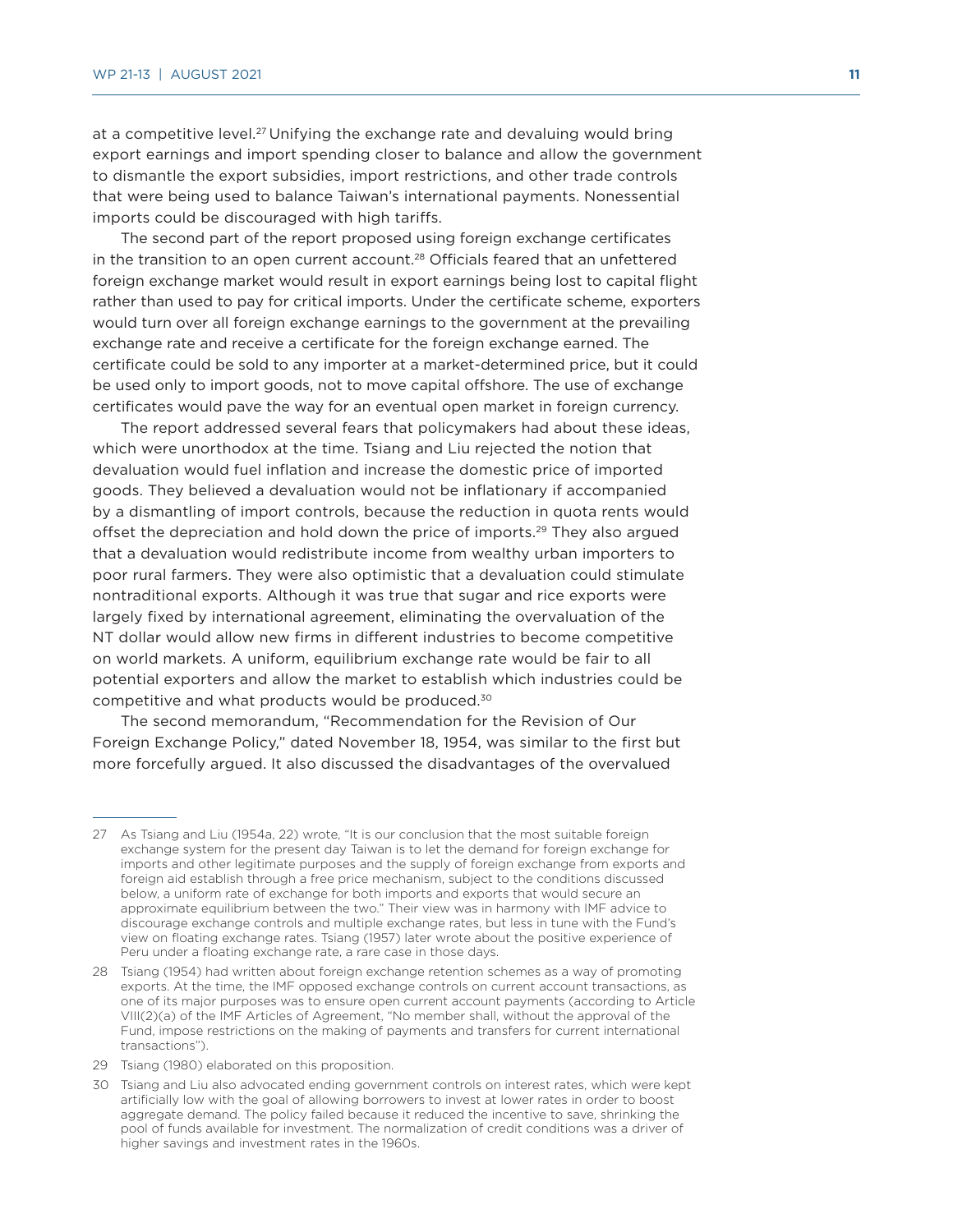exchange rate, the import licensing system, and export subsidies. Tsiang and Liu (1954b, 7) noted that "it is extremely difficult to prepare an import commodity budget that really corresponds to the communities demands" and that "import quotas become the object of struggle among all the importers and all those who are striving to be registered as importers. . . . Although the government's attempt to avoid personal discretion in the allocation of quotas is laudable, there is really no moral justification to using past import records as one of the criteria for allocations. Surely it is not justifiable on any moral ground that people who have once been given special favors by the government are always entitled to special favors from the government."

The ad hoc use of export subsidies also led to "inefficient allocation of our product resources along different lines of export industries. . . . The pattern of exports would be distorted from that based upon our natural comparative advantages in production," Tsiang and Liu (1954b, 4) argued. An undesirable consequence of discretionary export subsidies was that it "would divert a great portion of its managerial attention and energy to lobbying for subsidies instead of concentrating its energy to the improvement of the production and marketing of its products," Simply giving import quotas to exporters was also a "costly and ineffective" export-promotion scheme, as it gave firms an incentive to sell abroad at a loss simply to get a greater quota allocation in the future.

These two reports, along with discussions with Tsiang and Liu over the summer of 1954, had a powerful influence on Yin's thinking.<sup>31</sup> This influence can be seen in an article Yin published that summer in which he identified three problems facing Taiwan: unrealistic multiple exchange rates were leading to a scramble for rents, incumbent firms had come to rely on excessive protection from imports, and monopolies had grown pervasive because of a lack of competition.32

Yin had become convinced of the need for policy changes along the lines proposed by Tsiang and Liu; others in government had not.33 P. Y. Hsu, the minister of finance and chairman of the FETCC, supported the existing regime. He believed that domestic industries were not capable of competing against imports and that the controls protected them from foreign competition. As a devaluation would fail to boost exports but would fuel inflation, he argued, the existing system of import controls and export subsidies should remain in place.

Yin had no authority over foreign exchange policy; that power lay with Hsu. Yin found it difficult to push forward with any significant policy changes, although he made some incremental progress in promoting exports of cotton textiles. In March 1955, Yin's colleague K. T. Li suggested giving textile producers a rebate on the customs duty they paid on imported cotton, a proposal that

<sup>31</sup> "Even though Tsiang's and Liu's free-market argument was regarded almost as a heresy among most bureaucrats as well as among local economists, Yin was willing to listen to their suggestions," Wu (2005, 68–69) reports.

<sup>32</sup> As Yin (1954, 1–2) put it, "The quantitative restriction placed on imports due to the limited amount of foreign exchange available has resulted in a big difference between the market price and actual cost of imported commodities. The profiteers, with their eyes glued on profits yielded by this disparity and in the name of factories they have founded with negligible capital and symbolic or make-believe equipment, scramble for the privilege of obtaining foreign currency allocation or import quota."

<sup>33</sup> As Tsiang later remarked, "Only K. Y. Yin really understood our ideas" (quoted in Kuo and Meyers 2012, 77).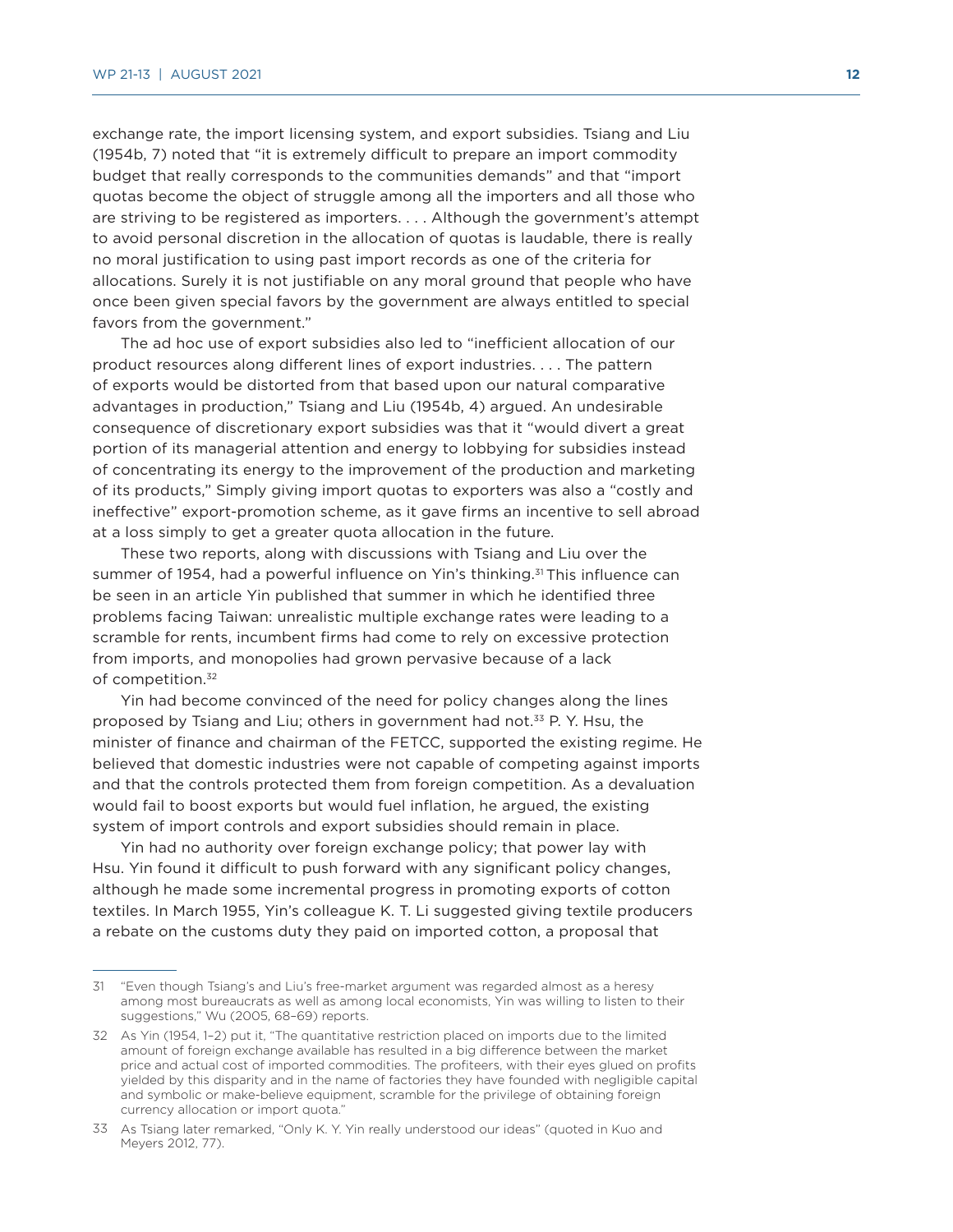others in government ridiculed.34 Li succeeded in winning support for giving exporters a rebate on the customs duty paid on imported raw materials and intermediate goods, a measure that opened the door for discussion of other reforms, such as foreign exchange entitlements tied to export performance and tax rebates for imports of intermediate and capital goods for certain industries (Lin 1973).

Prospects for further reform were jeopardized when Yin was accused of corruption and forced to resign in July 1955.35 During the two years Yin was out of government, Taiwan's policies were largely unchanged. After being exonerated in September 1956, Yin was invited to rejoin the government in August 1957 as head of the Economic Stabilization Board.<sup>36</sup>

#### **5. THE 1958 REFORMS**

Yin returned to the government as pressure was growing to address the chronic foreign exchange shortage. In 1957, the US Congress began to reduce military aid to Taiwan and shift foreign assistance from grants to loans for economic development. US officials encouraged Taiwan's leaders to think more about economic development, so that it could end its dependent on American aid.

These developments led President Chiang Kai-shek to establish a committee to address the foreign exchange situation. Chaired by Vice President Chen Cheng, the committee was split between opposing factions led by Yin and Hsu.<sup>37</sup> Yin argued that excessive controls on foreign trade were the main obstacle to Taiwan's development. He called for trade and exchange rate reform along the lines Tsiang and Liu had proposed three years earlier. These measures, he asserted, would increase export earnings and make up for the loss of US aid, making Taiwan more self-reliant. Hsu agreed that exports should be promoted but worried that a devaluation would ignite inflation and fail to stimulate

<sup>34</sup> "Mr. Li, do you think that our textile producers can compete with Japan's? Your proposal is totally impossible," said the Executive Secretary. "Are you suggesting that we make Taiwan into Lancashire?" joked the chairman of the Bank of Taiwan (Wang 2006, 105). Li stood his ground, arguing that the proposal deserved a chance to succeed or fail on its merits. As Li wrote in 1956, "Whatever Japan, Hong Kong and other exporting countries could do, we should study it and reform ourselves accordingly. . . . I hope that the government as well as the private sector related to the export industry has a mutual understanding that exports come first. All legislators sand policy executors should also follow in the spirit of 'exports first.' They should understand the practical problems involved and loose up all restrictions. Then our problems in implementing policies will be drastically reduced" (quoted in Wang 2006, 106–07).

<sup>35</sup> Shortly before his resignation, Yin met with several economists, including Tsiang, Liu, and Mo-huan Hsing, a University of Chicago–trained economist who held views similar to Tsiang's. According to Kuo and Myers (2012, 110), "They criticized his reliance on the command economy's policies to establish infant industries and his use of a regulated foreign-trade regime to obtain resources for his favorite among such industries. This gave him further pause for thought and he used his time away from government to read more about economics, becoming increasingly convinced that private enterprise was the way to improve the performance of Taiwan's economy."

<sup>36</sup> Yin was welcomed back to the government because he was a trusted technocrat who had no political ambitions. He was not even a member of the KMT. Yin and Li "were politically naïve in that they had no political ambitions and had no interest in politics. This boundary was crucial and was an important reason why the highest leaders trusted them. This trust was a precondition for acceptance and support of their ideas" (Wu 2005, 71). Yin was an extremely hard-working and effective administrator, but he was also known as impatient and demanding—"outspoken and quick-tempered," according to Pang (1995, 100).

<sup>37</sup> This account draws on Kuo and Meyers (2012) Wang (2008), and Lewis (1993).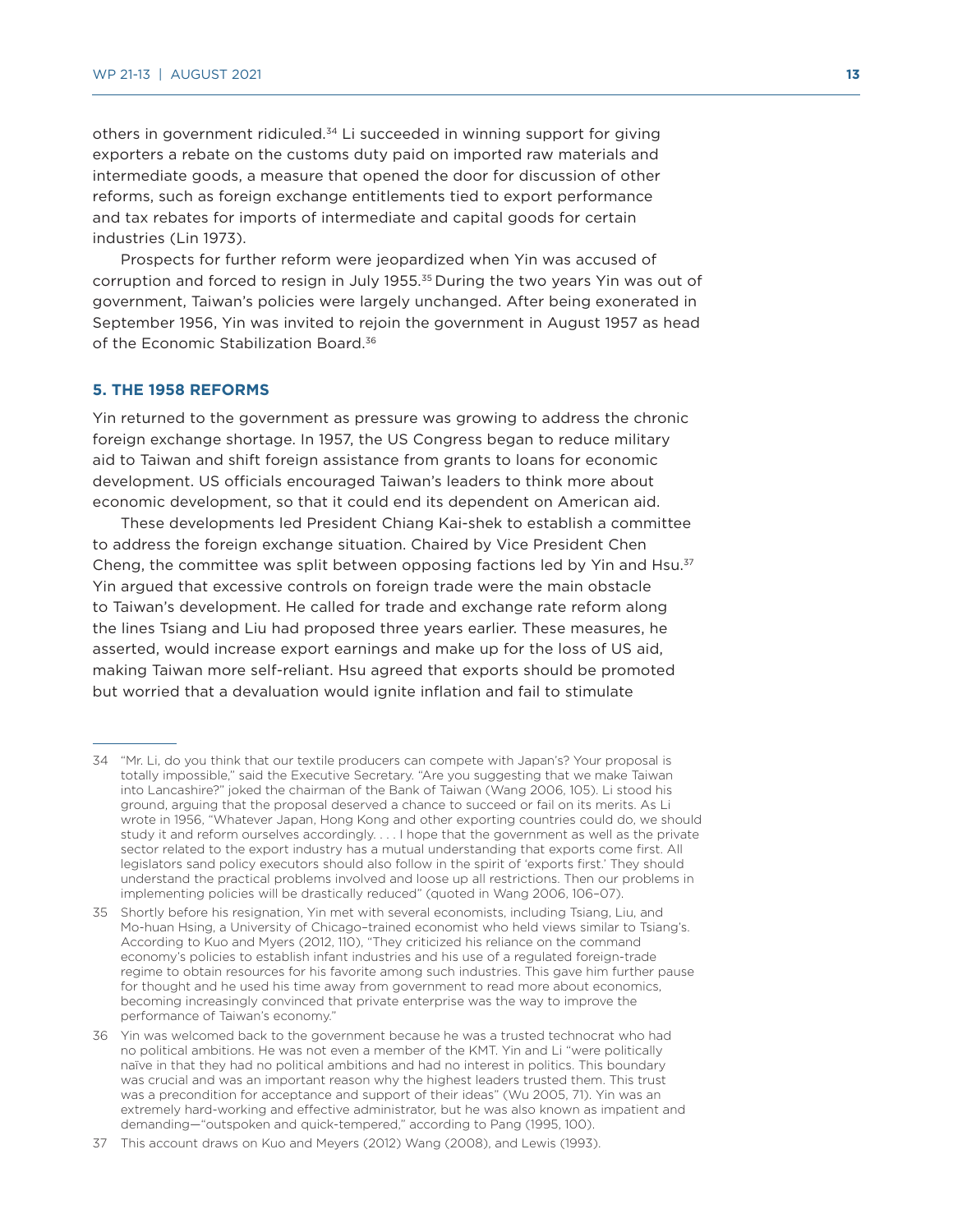traditional exports. Doubting that the United States would significantly reduce its financial support, he favored continuing with multiple exchange rates and foreign exchange controls as the best way to ensure that foreign trade would serve the national interest.

The divided committee was unable to reach a compromise. Chen was sympathetic to the technocratic economic reformers and had himself written about the dangers of dependence on foreign aid and the merits of self-reliance.<sup>38</sup> The deadlock was broken in February 1958, when C. K. Yen, the head of the Council for US Aid, returned from a trip to the United States and confirmed that US assistance was going to be curtailed and that American officials supported the reform effort. Yen endorsed Yin's approach and convinced Chen to support it.39 Chen informed President Chiang Kai-shek of the committee's assessment and persuaded him to accept the change in policy.40

At the final committee meeting, in March 1958, Chen told Hsu of the president's decision and asked if he was willing to support the new policy. Hsu said that he could not and resigned his posts. Yen was appointed finance minister (a more political role), and Yin became the chairman of the FETCC (a more technocratic role). The FETCC was, of course, the very agency that had a vested interest in maintaining discretionary control over foreign exchange allocation.41 Yin later stated that "the goal I set when I became Chairman of the Foreign Exchange and Trade Control Committee (FETCC) was to abolish this organization" (Kuo and Myers 2012, 111).

Yin was put in charge of a task force to formulate the foreign exchange reforms. Within a few weeks, the plan was prepared and approved by the Legislative Yuan (Taiwan's unicameral legislature) without notable opposition and with no public debate.

On April 12, 1958, the government announced the foreign exchange reforms. The multiple exchange rate system (with five different rates) was collapsed into a dual exchange rate system as a step toward unification. Exporters would be given tradable certificates for the foreign exchange they earned and receive rebates for the tariffs they paid on inputs. At a press conference announcing the policy, Yin stated that "this legislation [will] generate a chain reaction of activities

41 In addition to his post as secretary general of the Economic Stabilization Board, Yin served as chairman of the FETCC, vice-chair of the Council for US Aid, and the chairman of the board of the Bank of Taiwan. These posts put him at the apex of economic policymaking in Taiwan.

<sup>38</sup> He had even warned the president about problems with import substitution, noting that the government was not promoting development but "repressing the economy." Furthermore, he wrote, "with regard to foreign exchange and trade, [our] measures are inappropriate, and there are those in the debate who [welcome] the pain of restricting exports and encouraging imports" (quoted in Lee 2020, 474-75).

<sup>39</sup> In numerous instances, Yen made Yin's proposals palatable to other officials. Yin was hardcharging and forceful; Yen had a more agreeable personality. "Yen was calm, reserved, and subtle. He did not take issue with others, nor did he claim credit for his success. Yin was more resourceful and more willing to innovate. Yin initiated innovation and reform; Yen used his political finesse to persuade others to adopt Yin's suggestions" (Kuo and Myers 2012, 114).

<sup>40</sup> "If Chiang Kai-shek had backed Xu instead of Yin, there would have been no reform," according to Wu (2005, 142). "It was Chen Cheng who persuaded Chiang to accept Yin's reform policy. How he did so remains a mystery. . . . Chiang Kai-shek's and Chen Cheng's support for the reform bureaucrats was pivotal. Chiang was convinced by the bureaucrats that the reforms would help solve Taiwan's most serious economic problem, its worsening balance of payments, and enable Taiwan to forego American aid and become self-reliant" (62).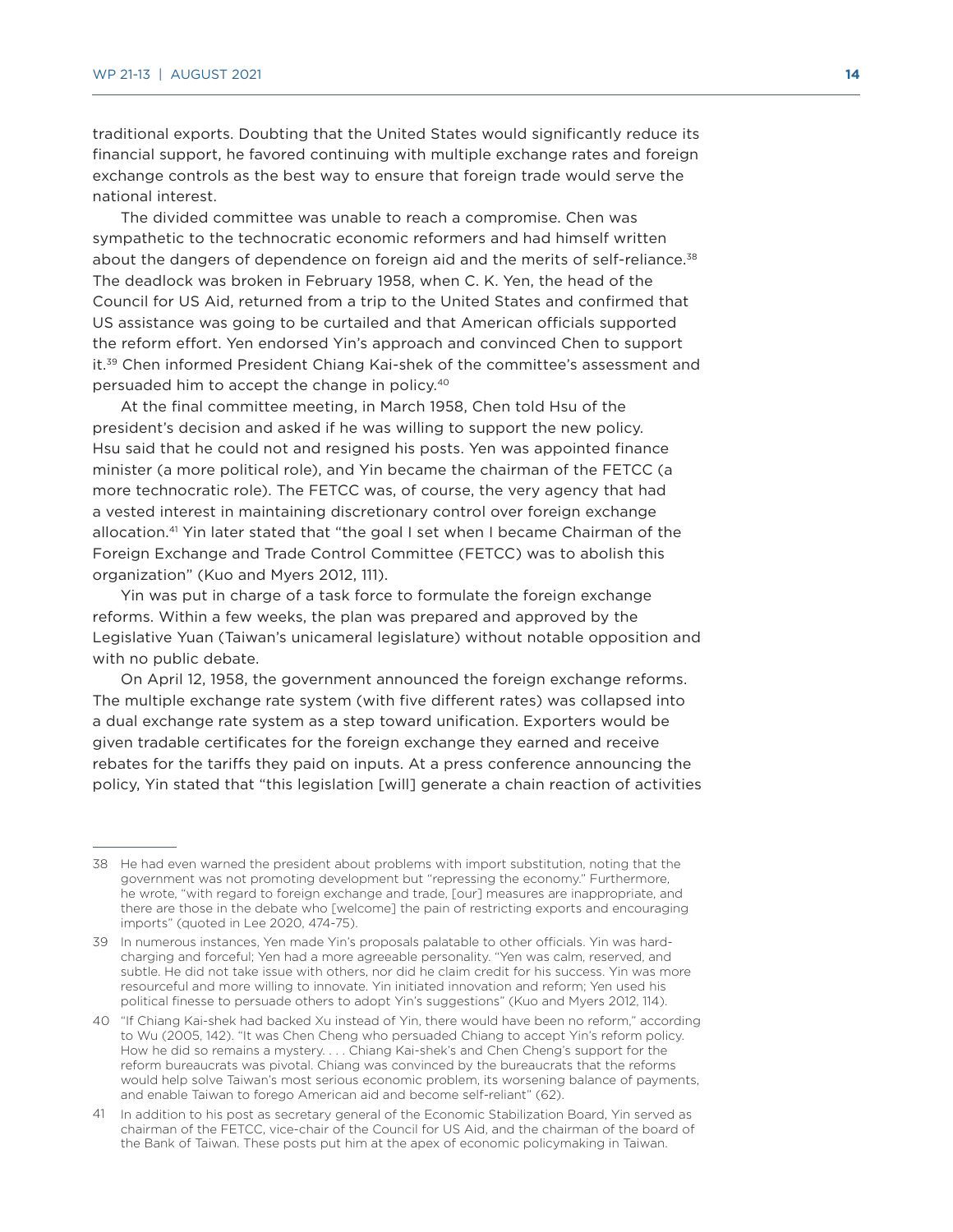to simulate exports." With respect to the dual exchange rate, Yin said that "if circumstances allow, I intend to put in place a single exchange rate" (quoted in Kuo and Myers 2012, 85).

The April 1958 announcement was just the beginning of an ongoing reform process. In an October 1958 article, Yin warned that the foreign exchange reform was not a panacea and that it was "an incomplete revolution . . . which continued to place too many products under import restrictions . . thus . . . violating the fundamental spirit of our economic reforms" (quoted in Kuo and Meyers 2012, 89). As head of the FETCC, Yin abolished regulations that impeded imports and restricted exports, simplified procedures regarding the use of foreign exchange, and introduced tax rebates for exporters (Kuo and Myers 2012, 85). In November 1958, the government devalued the currency from NT\$25 per dollar to NT\$36 to close the gap between the official and the black-market exchange rates. In August 1959, the government merged the market-based exchange rate on certificates with the newly established official exchange rate. All export and import transactions were settled with exchange certificates at marketdetermined prices.

As a result, in September 1959, the government terminated the quarterly import commodity budget and thereby ended its allocation of foreign exchange. All applications for imports accompanied by exchange certificates issued against exchange settlements of exports were automatically approved.



#### Figure 1 **Black market premium on Taiwan's exchange rate, 1950–67**

In July 1960, the government devalued again, to NT\$40, and the exchange rate was unified. The two devaluations almost eliminated the black-market premium on Taiwan's currency (figure 1). Neither resulted in a significant increase in the overall rate of inflation.

In explaining these reforms, Yin issued a blistering attack on the old system. Foreign exchange controls had been justified on the grounds that they promoted economic development, "but it actually turned out to be otherwise" (Yin 1959, 13). The problem with such controls is that they did "not permit the price mechanism to function" and required "arbitrary decisions" to be made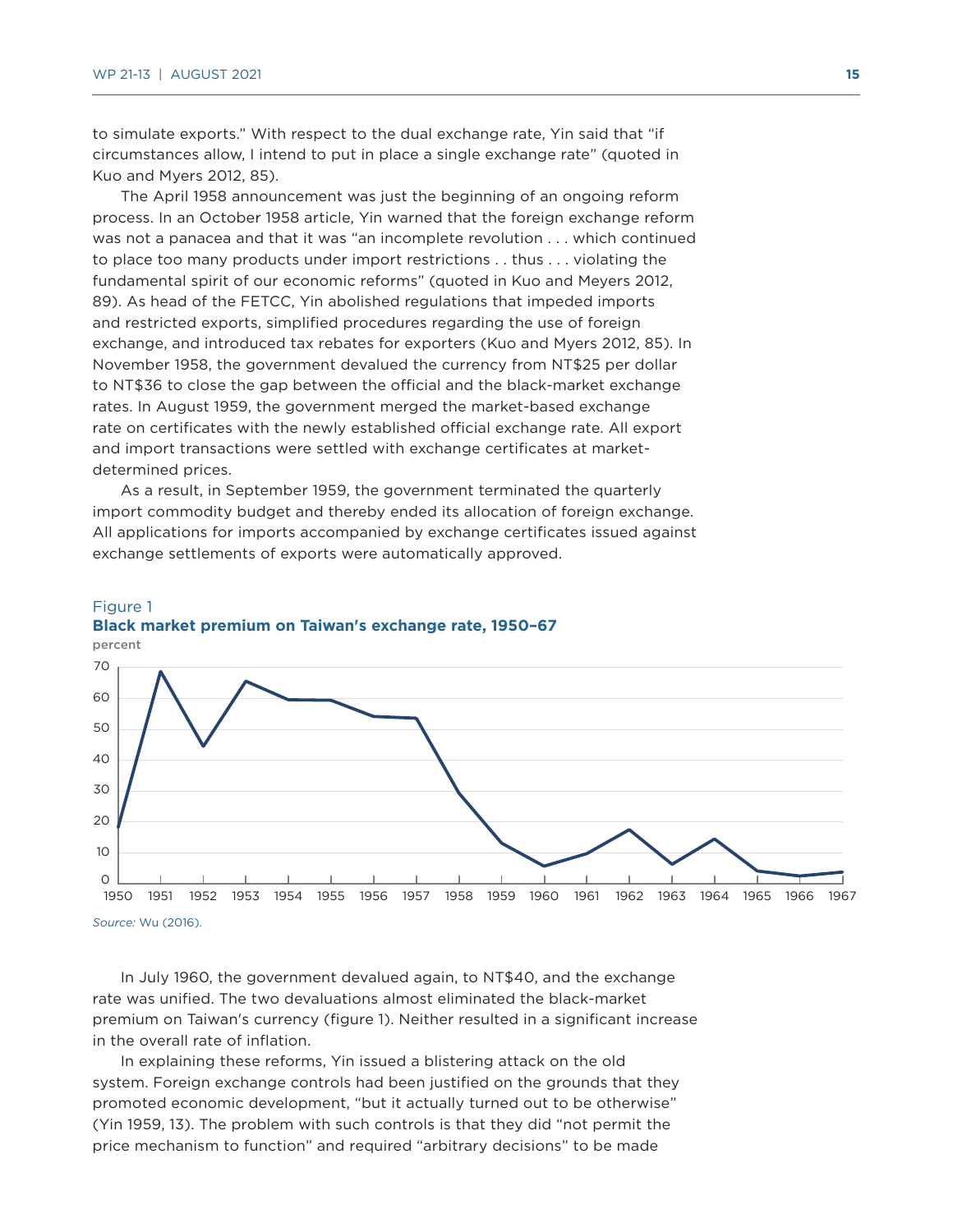about foreign exchange allocation (3). The complicated system had been "a heavy burden to both the control authorities and the public and constitute[d] a bottleneck in economic activities." They also "give rise to certain serious problems, such as misallocation of foreign exchange, unfairness, corruption, and abuse of authority."

Yin (1959, 12) justified the devaluation on the grounds that the country "must do away with any unrealistic exchange rate." As he put it, "There is no reason why we should subsidize consumption and penalize exports, offer excessive profits to importers and encourage those productive enterprises that are really unproductive."42 The overvalued currency had become a source of windfall profits for importers, and producers sought to expand production (leading to excess capacity and inefficiency) simply to win a foreign exchange allocation. This "misuse and waste of resources" led to the importation of capital equipment at low prices not by the ultimate users but by resellers, such that "speculators reaped the full profit of the preferential rate while the real producers had to pay the market rate." The overvalued currency was an obstacle to increasing exports and gave firms an incentive to focus on the small domestic market, with its limited investment opportunities.

The policy change, Yin (1959, 7) explained, was

aimed at the gradual establishment of a free trade system by doing away with supply restrictions and multiple exchange rates and by permitting the price system to function. . . . Importers may now freely decide what, when and how much they want to import within the permissible list as dictated by market demands. The price mechanism has been reactivated to a great extent and arbitrary decisions made by administrative personnel have been reduced correspondingly. . . . The partial reactivation of the market mechanism will lead to free competition on the market, whereby domestic economic resources may be more rationally utilized and more properly distributed, and waste of resources made available with foreign exchange may be reduced or eliminated.

Yin hoped that the policy would allow Taiwan to "reap some of the profits of international free competition and international division of labor."

Of course, the government did not eliminate all intervention in trade. Yin (1959, 6) noted that "this relaxation of import control does not violate the government's protection policy to industries." Taiwan did not relax many import controls or reduce tariffs until several years later.<sup>43</sup>

<sup>42</sup> The failure to use market prices and the "unreality" of official exchange rates, Yin (1959, 3) continued, "lead to windfall profits for importers, excessive consumption, a drop in exports and abnormal development of certain productive industries. The net result is a distortion of the production structure and trade pattern, misuse and waste of economic resources and unfair distribution of wealth."

<sup>43</sup> As Haggard and Peng (1994, 76) put it, "The 'liberalization' of the trade and exchange rate regime was focused primarily on the exchange rate, and was driven by two considerations: both short-term and longer-run concerns about foreign exchange, and the concerns about the growth of a corrupt, rent-seeking complex around the foreign exchange control system. While this did result in some losses for those with preferred access to foreign exchange and weakened the exchange control portions of the bureaucracy, it was not accompanied by substantial liberalization except in those categories of goods required by exporters. The critical conflicts both within and outside the bureaucracy that might have arisen around import liberalization were effectively sidestepped." See also Li and Liang (1982).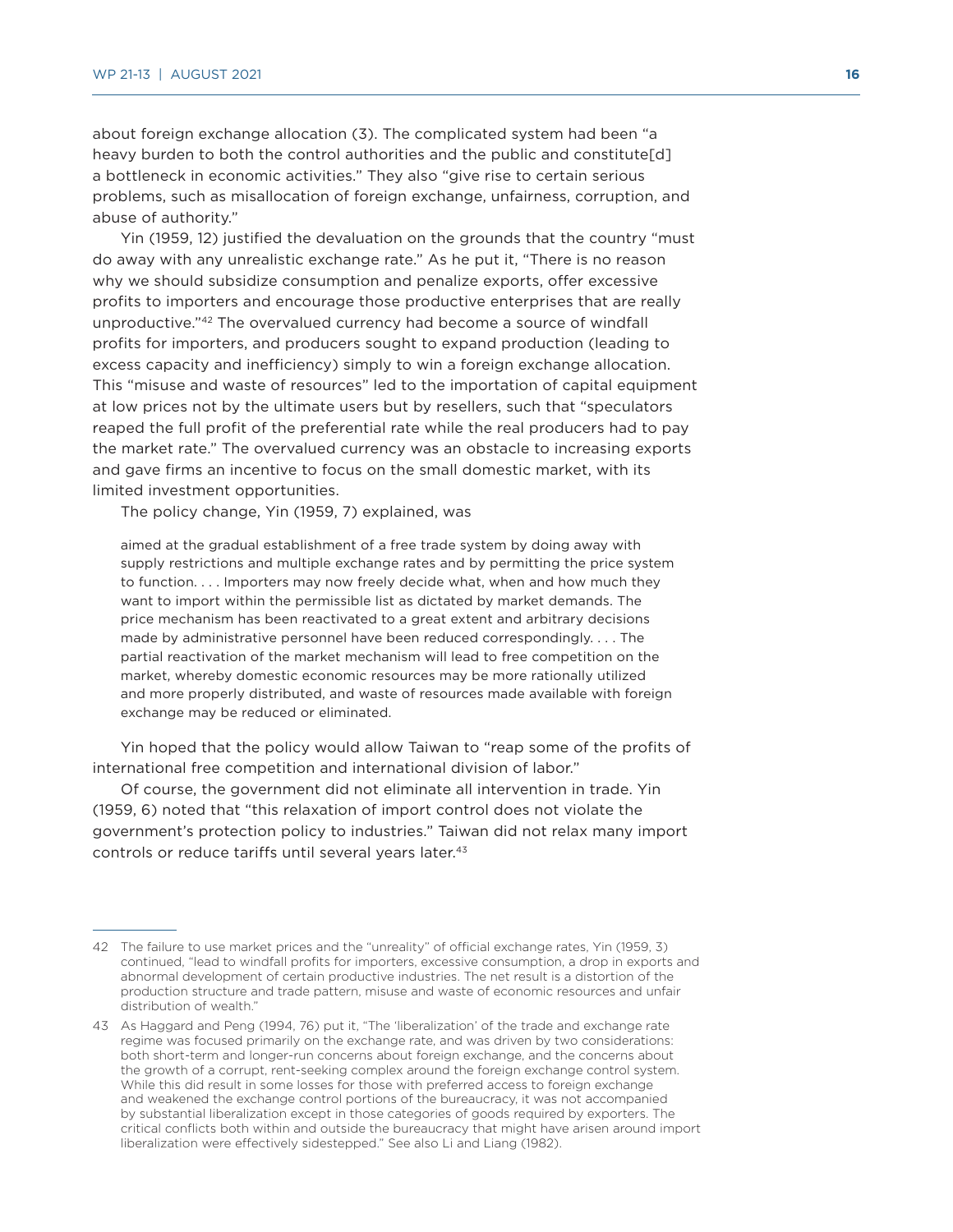#### **6. AFTERMATH OF REFORMS**

Less than four years after Tsiang's and Liu's mission to Taiwan, Yin made their reform proposal government policy. How was it politically possible to uproot the existing foreign exchange system and establish a new one without encountering significant political backlash?

Under President Chang Kai-shek, the KMT was politically dominant. It had effectively suspended constitutional rules and given the president emergency powers. Having taken control of the island less than a decade earlier, the KMT did not have strong ties to existing business interests in Taiwan or depend on those interests for political support.44 Producer interest groups did not have much access to or influence over the country's top decisionmakers. The cabinet (Executive Yuan) had wide-ranging powers to implement policies without the support of interest groups or interference from the Legislative Yuan, which followed party dictates, giving top government officials relative autonomy in setting economic policy.

The economic reforms that began in 1958 were proposed by apolitical technocrats and did not originate from officials at the political level, who were dependent on the economic administrators for policy advice.<sup>45</sup> The main opposition to the policy changes came from various agencies within the government (Haggard and Peng 1994, 73). Yin largely won that battle, in March– April 1958. The April 1958 reforms were made politically secure in June, when Chiang nominated Chen Cheng to serve as premier as well as vice president. As the KMT leader with responsibility for economic policy, Chen protected Yin and ensured that he could continue with reforms.46

This political move occurred before the full results of the reform had become evident. Political support for the reforms was reinforced by the subsequent outcomes. In 1959, exports rose 50 percent, led by nontraditional products. The devaluation made previously noncompetitive domestic goods more competitive on world markets and helped diversify Taiwan's exports away from sugar and rice toward labor-intensive manufactures.47 Cotton textiles jumped from \$2 million in 1957 to \$29 million in 1962, accounting for 13 percent of total exports (IMF 1963,  $II:24$ ).<sup>48</sup> The devaluation helped boost exports and alleviate the foreign exchange shortage—and it did not lead to an acceleration in inflation, as feared. Other policies that favored exports—including preferential interest rates on export

<sup>44</sup> In fact, the reforms shifted lobbying by domestic manufacturers to the ministry of economy, where that lobbying took the form of requesting lower barriers to exports and additional tax relief for investment and exports (Lewis 1993, Li 1976).

<sup>45</sup> According to Pang (1992, 77), "It was the interactions between the top political leadership and a group of economic policy makers rather than the votes by the members of the CSC and the Legislative Yuan that decided economic policy."

<sup>46</sup> As Chen Cheng said of him: "It seemed as if only he [Yin] was right." (Wu 2005, 59).

<sup>47</sup> In 1957, sugar and rice accounted for 74 percent of Taiwan's exports; by 1962, their share had fallen to just 23 percent. Meanwhile, the share of nonagricultural exports jumped from 8 percent of total exports in 1957 to 28 percent in 1960. Lin (1973) estimates that exports accounted for a quarter of the growth in Taiwan's nonfood manufacturing production in the 1960s.

<sup>48</sup> Textile exports as a share of domestic production jumped from 1.4 percent in 1958 to 8.6 percent in 1959 and 20.0 percent in 1962 (Wu 2016).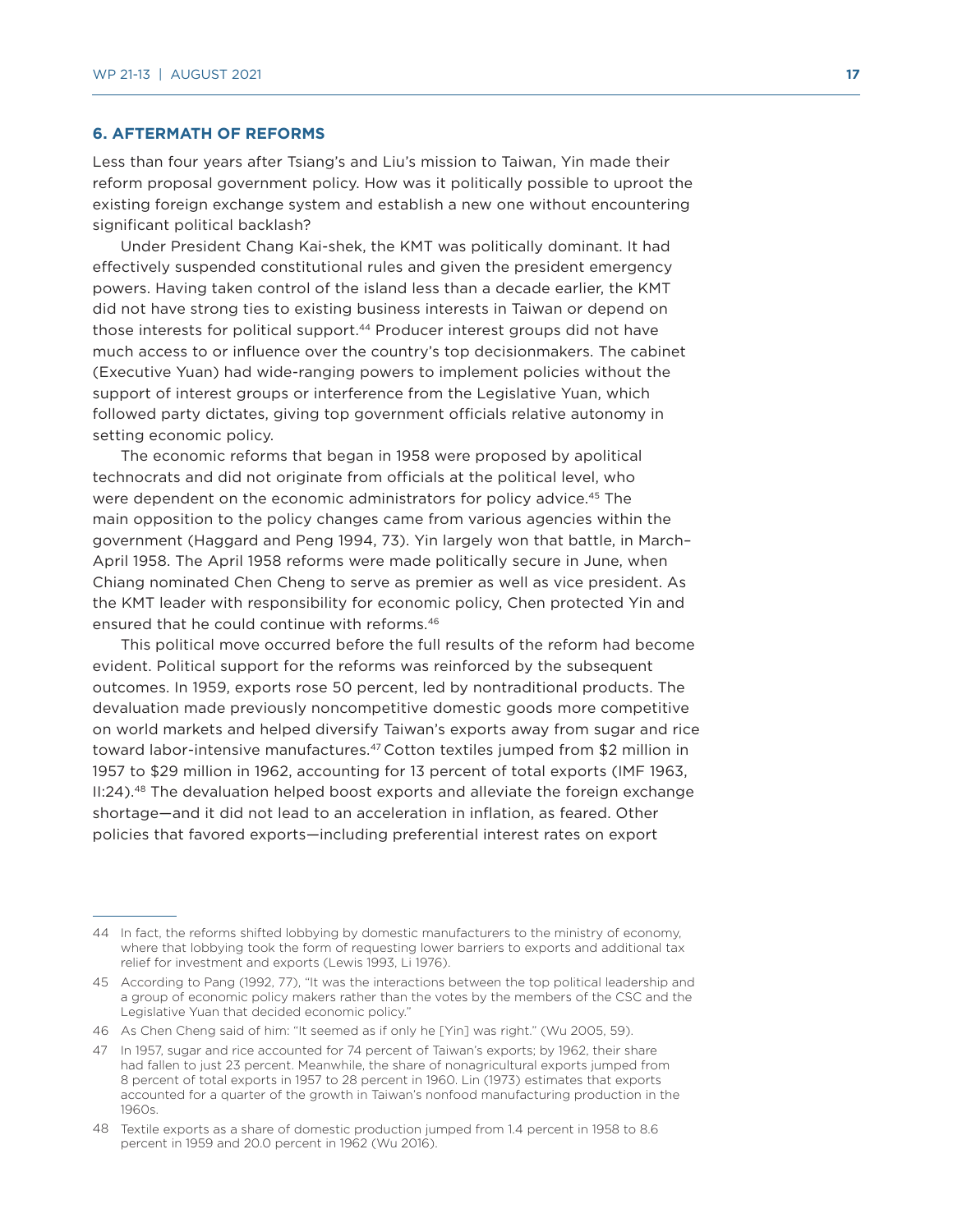loans, tax concessions for export production, rebates of taxes and import duties on raw materials imported for processing for export—also helped support the export expansion.49

The United States played little direct role in the 1958 reforms, but it soon provided support to encourage the reform process. In December 1959, the top US aid official in Taiwan proposed "an accelerated economic development program," so that Taiwan could be weaned off American aid.50 US advisers believed that Taiwan had to increase private sector investment, which in turn required an increase in domestic savings and a reduction in consumption. The policies they proposed included limits on defense spending, tighter monetary and fiscal policies to reduce inflation, tax reform, further exchange control liberalization, market-based utility pricing, financial market development, and the privatization of government enterprises. As an enticement to adopt these policies, the United States offered \$20 million–\$30 million in additional aid (Jacoby 1966).

Chen and Yin welcomed this offer, and two weeks later Yin responded with a 19-point "Plan for Accelerated Development." The proposal focused on improving the investment climate, principally by reducing the heavy tax burden on investment, easing regulations on the conversion of agricultural land for industrial uses, and phasing out restrictions on capacity expansion and the establishment of new enterprises (Wang 2008, 140). President Chiang approved the package in January 1960, and the Legislative Yuan passed it in August (Kuo and Meyers 2012). Along with the second devaluation, in November 1960, these policy changes led to a significant increase in domestic and foreign investment and kept the export surge going.

Although the United States deserves some credit for encouraging the Taiwanese authorities to adopt these policies, Yin had already put the country on the path toward a more open economy. The US aid proposal came more than a year after the government had reformed the foreign exchange market and devalued its currency. Still, American aid enabled Taiwanese reformers to push forward with more changes, particularly with respect to investment.

<sup>49</sup> As Haggard and Pang (1994, 74–75) note, "While the exchange rate reform certainly played a central role in this process [of export expansion], it is important to underline a variety of complementary measures that were of a decidedly more interventionist sort. These interventions served the function of reducing the risk of shifting into the export business by providing premia to exporters and reducing information and transactions costs." One question that has been raised is whether a period of import substitution was necessary for the later success of exports. Lin (1973) argues that without the protection policies of the import substitution period, the export expansion after 1958 could not have happened. By contrast, Wu (2016, 24-25) identifies the key policies for export expansion as the tax refund on imported materials, the devaluation, low interest loans, and the removal of other import restrictions. "If these policies were implemented earlier, there was no reason why Taiwan's high growth would not be started earlier," he claims. The "over-valuation of the NT dollar and high tax rate made it impossible for Taiwan to export cotton yarn and clothing. In the late 1950s, with the introduction of tax refund and depreciation of NT dollar, the comparative advantage of cheap labor emerged, and Taiwan was able to export textile products.'

<sup>50</sup> See the discussion in U.S. Department of State (1996, 643-46), available at [https://history.](https://history.state.gov/historicaldocuments/frus1958-60v19/d323) [state.gov/historicaldocuments/frus1958-60v19/d323](https://history.state.gov/historicaldocuments/frus1958-60v19/d323). The official was Wesley C. Haraldson, Director of the International Cooperation Administration (ICA) mission in Taipei; the ICA was a precursor to the US Agency for International Development.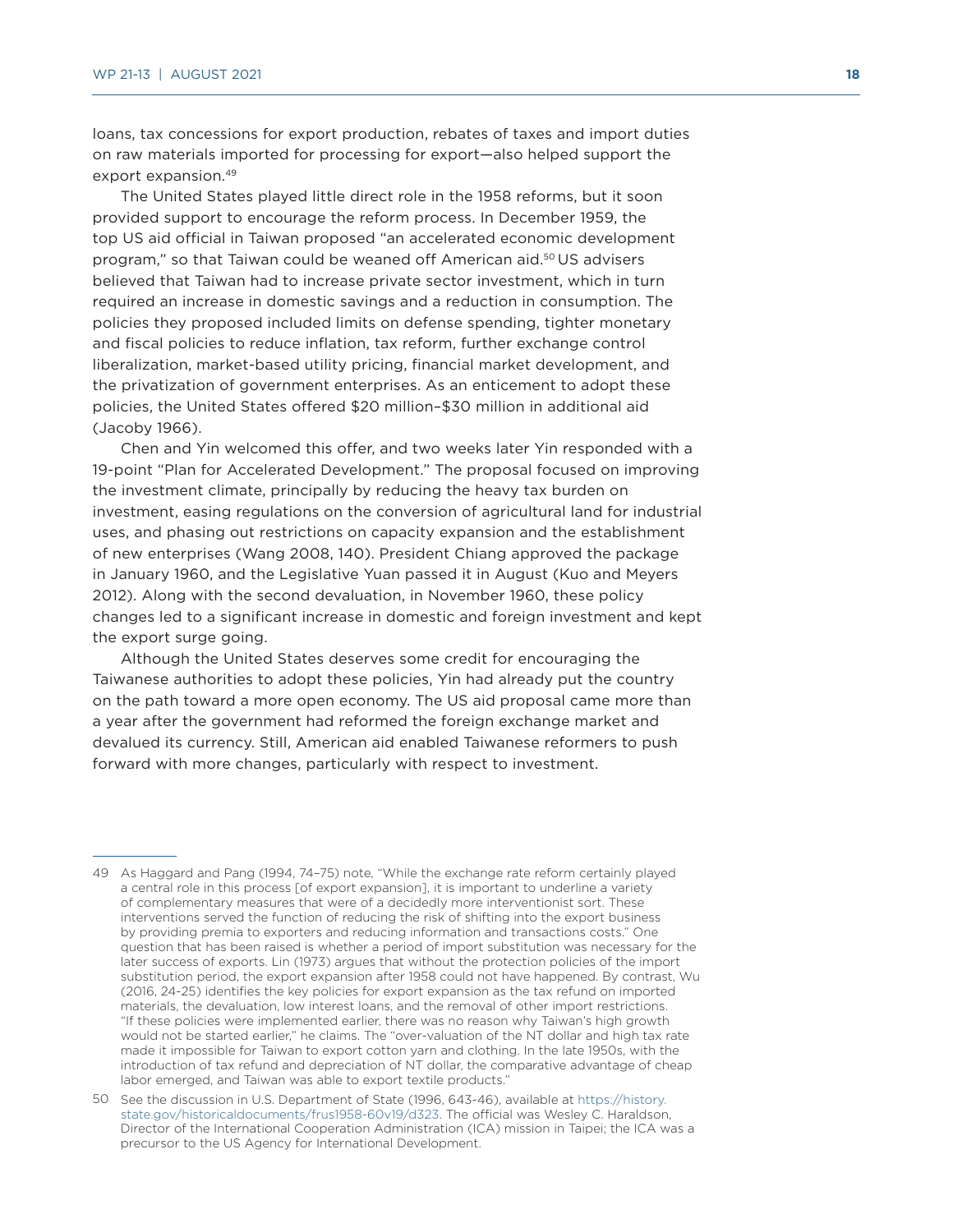

#### Figure 2 **Exports and imports of Taiwan as share of GDP, 1950–75**

[taiwan.html.](http://gcoe.ier.hit-u.ac.jp/english/research/database/ashstat_taiwan.html)

Yin was the most important official who guided economic policy from 1958 until January 1963, when he died, at the age of 59. His close colleague K. T. Li continued the effort to open the economy. A 1962 visit to Trieste, a free port in Italy, gave Li the idea of establishing export processing zones (EPZ) in Taiwan, the first of which was opened in Kaohsiung in March 1965. Firms operating within the EPZ were exempt from paying duties on materials and components used in goods produced for export. The EPZ program attracted substantial foreign investment by multinational corporations. Exports and imports as a share of GDP soared after the mid-1960s (figure 2).<sup>51</sup>

The 1958 policy reforms focused on the exchange rate and access to foreign exchange, but many barriers to trade remained in place. Access to foreign goods was more open in the sense that more firms had access to the foreign exchange necessary to purchase imports, but the policy changes of the period did not always open up the domestic market to foreign competition. Only about 40 percent of commodity categories were free from import controls (quantitative restrictions) in the late 1960s, about the same as before the 1958 reforms (Li and Liang 1982). Only minor changes were made to the tariff code when it was revised in 1965 and 1968. Taiwan's tariffs also remained relatively high, at about 20–40 percent on semi-finished or finished manufactures and 40–75 percent on other goods. Of course, because of tariff rebates on imported intermediate goods for exporters, collected duties were much lower, in the 10–20 percent range for most of the 1960s (figure 3).<sup>52</sup> The failure to reduce tariffs is one reason why the remission of duties paid on imports used for exported goods was so important to the expansion of exports. The domestic market was not significantly opened up to foreign competition except when doing so served the interests of

<sup>51</sup> The EPZs accounted for less than 10 percent of Taiwan's exports in the late 1960s.

<sup>52</sup> The approach was one of phased-in gradualism, not a big bang. As Lin (1973, 94–95) notes, "To open an economy to international competition can only be a slow process, because it must work against the intertwining of vested ideas (included deep-rooted fear) and vested interests."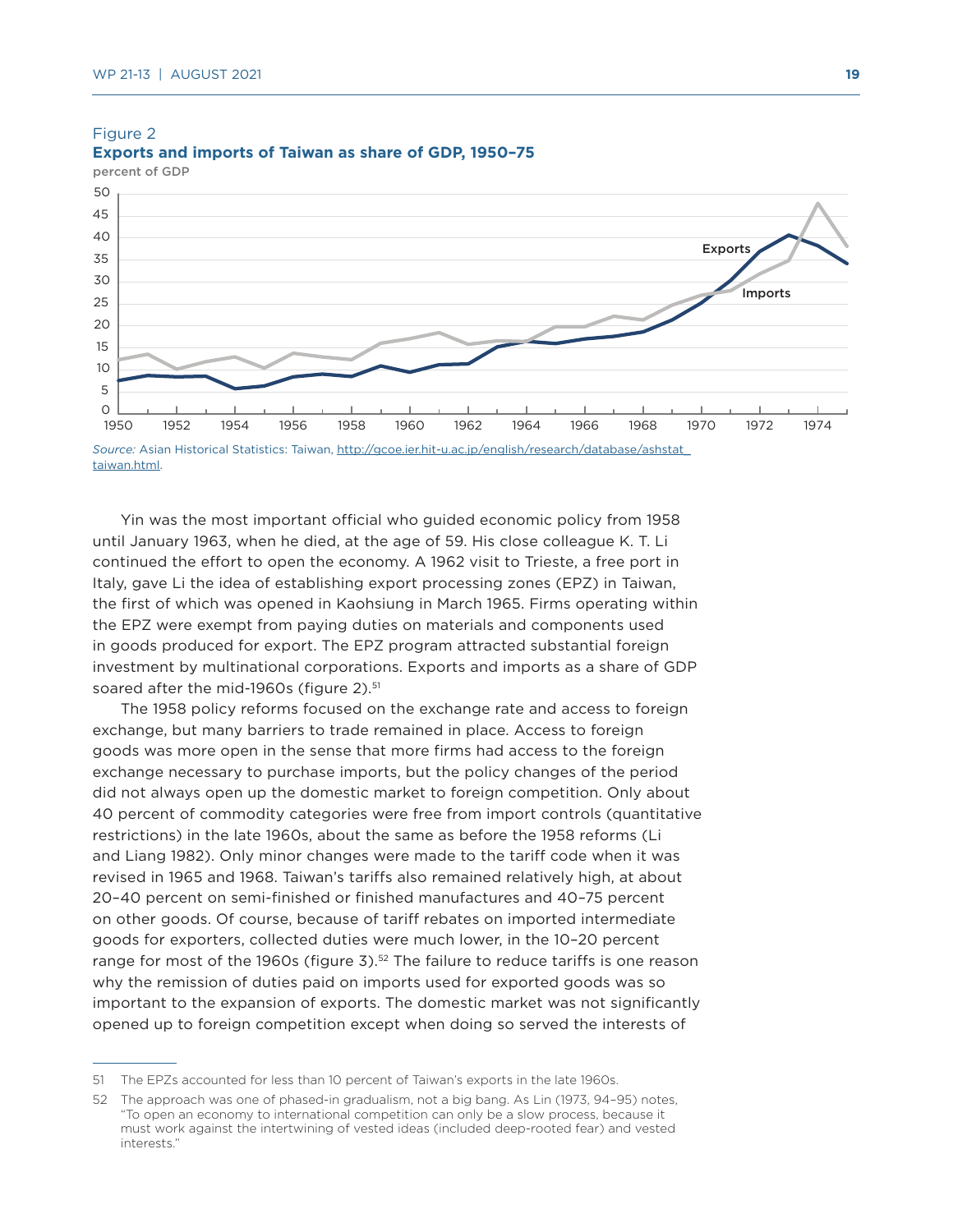25 30 35

percent

exporters. As Little (1979, 485) notes, Taiwan became "a kind of dual economy in which exports, but only exports, could be manufactured under virtual free trade conditions."53

#### Figure 3 **Average tariff rate in Taiwan, 1954–75**



rebates for exporters. *Source:* Scott (1979).

At the same time, imports were significantly liberalized, in the sense that it became possible to import more products—and the foreign exchange to do so was more readily available. In May 1967, the advance deposit requirement for ordinary imports was cut from 100 percent to 50 percent and then, in August 1969, to 10–30 percent, thereby reducing the interest burden on importers. In 1970, the government sharply increased the range of manufactured goods that could be imported; the share of permissible manufactured imports rose from 52 percent to more than 97 percent of import categories (Lin 1973).

When Yin and his colleagues began the policy shift, they did not anticipate the enormous changes that would occur as the incentive structure facing domestic producers changed from producing for the home market to producing for the world market. As Li (1988, 135–36) later put it:

When the initial liberalization efforts were made, no one had any inkling that a more prosperous growth epoch was in the making. The early efforts were not ideologically motivated by any clear vision of the advantages of externally oriented growth, and there was only a vague awareness of the benefits of comparative advantage. The late 1950s reform measures were adopted for a pragmatic reason, namely, to reduce the reliance on American aid and to solve

<sup>53</sup> Wade (1993, 148, 153) contends that "Taiwan has departed significantly from the principles of almost free trade" and "quantitative restrictions [on imports] have been used extensively . . . [and] have been administered through highly discretionary procedures." That said, he agrees that exporters "could obtain imported inputs quickly and at near world market prices" (156). See also Wade (1990).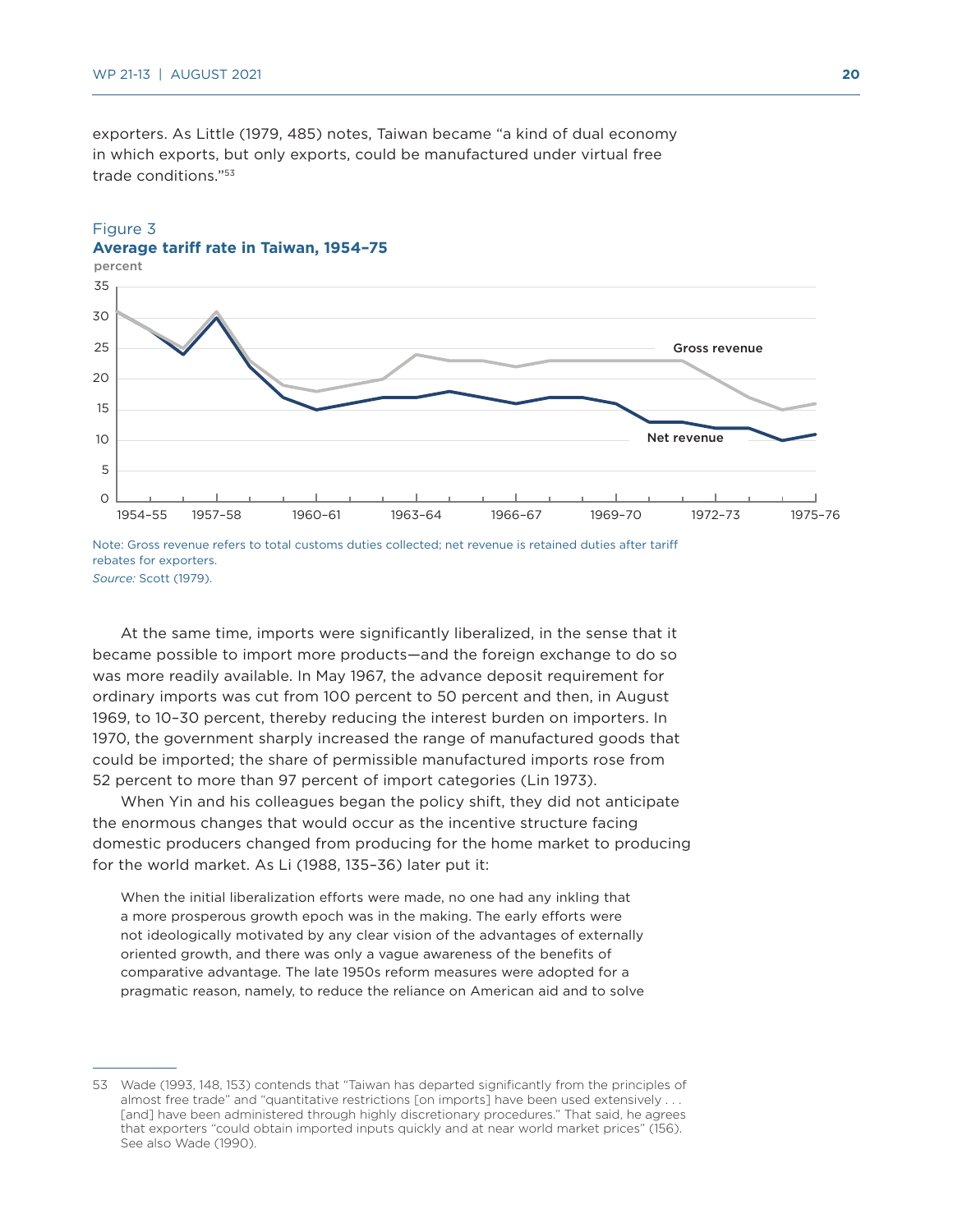the problems of unemployment and foreign exchange shortages. . . . Indeed, the term externally oriented growth was coined by economists only after its epochal significance became apparent.

Yin always insisted that he was not motivated by ideological considerations but was simply seeking pragmatic solutions to long-standing problems. As he put it:

In the past, some people criticized me as an extreme interventionist; then, some people said that I had changed my mind and become an advocator of free economy. As a matter of fact, my fundamental viewpoint is just "how to solve the problem efficiently and thoroughly in the practical circumstances." It does not adhere to any specific theory but aims at seeking greatest economic interests for our country. The problem in actual situations are ever-changing and definitely cannot be solved by adhering to a certain theory or a certain assertion only. (Quoted in Peng 1992, 96-97)<sup>54</sup>

Yet without the influence of Tsiang and Liu, Yin was unlikely to have understood how the policies that he eventually embraced would solve the actual problems he faced.

Tsiang believed that Taiwan's experience held simple lessons for other developing economies. "By far the most important measure for the promotion of exports which a country with an overvalued exchange rate can adopt," Tsiang (1965, 309) maintained, is an "adjustment of the exchange rate to an equilibrium level that would enable the country to balance its foreign trade without import restrictions and high tariffs. . . . None of the half measures, e.g. export bonus systems, multiple exchange rates, export-import link systems, etc., that may be devised by bureaucratic ingenuity to lessen the harmful effects of an overvalued exchange rate, really obviates the need for a devaluation."<sup>55</sup> Tsiang also invoked the Lerner symmetry theorem, which he learned at the London School of Economics, in saying that "it cannot be overemphasized that tax or restriction on imports is equivalent to a tax or restriction on exports."

<sup>54</sup> As Yin said "Regarding the controversy on liberalization and protection, I have no preconception about these out-of-date theories. If liberalization has more advantages, we should prefer liberalization; if protection can yield more advantages, we must choose protection. Policies are made for solving problems, therefore should be adopted to time, place, and issue. Economic policy-making must not be inflexible." He believed in "solving problems effectively and practically in a real-world environment, in order to optimize the economic welfare of the nation, without rigidly adhering to any school of thought. After all, as real-world problems are complex and many, one cannot expect to solve them by simply utilizing one school of thought and ignoring all others" (quoted in Kuo and Myers 2012, 109). Yin put forth his views in his four-volume work *Wo-tui Taiwan ching-chi ti k'an-fu (My Views on Taiwan's Economy) 1973* (in Chinese).

<sup>55</sup> Tsiang (1965, 307) believed that having an overvalued exchange rate was "clearly [an] irrational policy" based on "misconceived beliefs about the advantages of exchange overvaluation," such as the notion that it might improve the terms of trade. "It is extremely irrational to maintain an overvalued exchange rate for the sake of a few primary exports to the detriment of all other exports and of the development of the country's resources in accordance with the principle of comparative advantage," Tsiang (1965, 307) wrote. He also attacked another misconception: "If the intention of the government in maintaining an overvalued exchange rate is to hold down the cost of living of wage-earners, then it is in effect attempting to subsidize the consumption of wage-earners in a very ineffective and wasteful way—by levying a heavy discriminatory tax on all exports, which is inconsistent with the avowed aim of promoting exports" (309).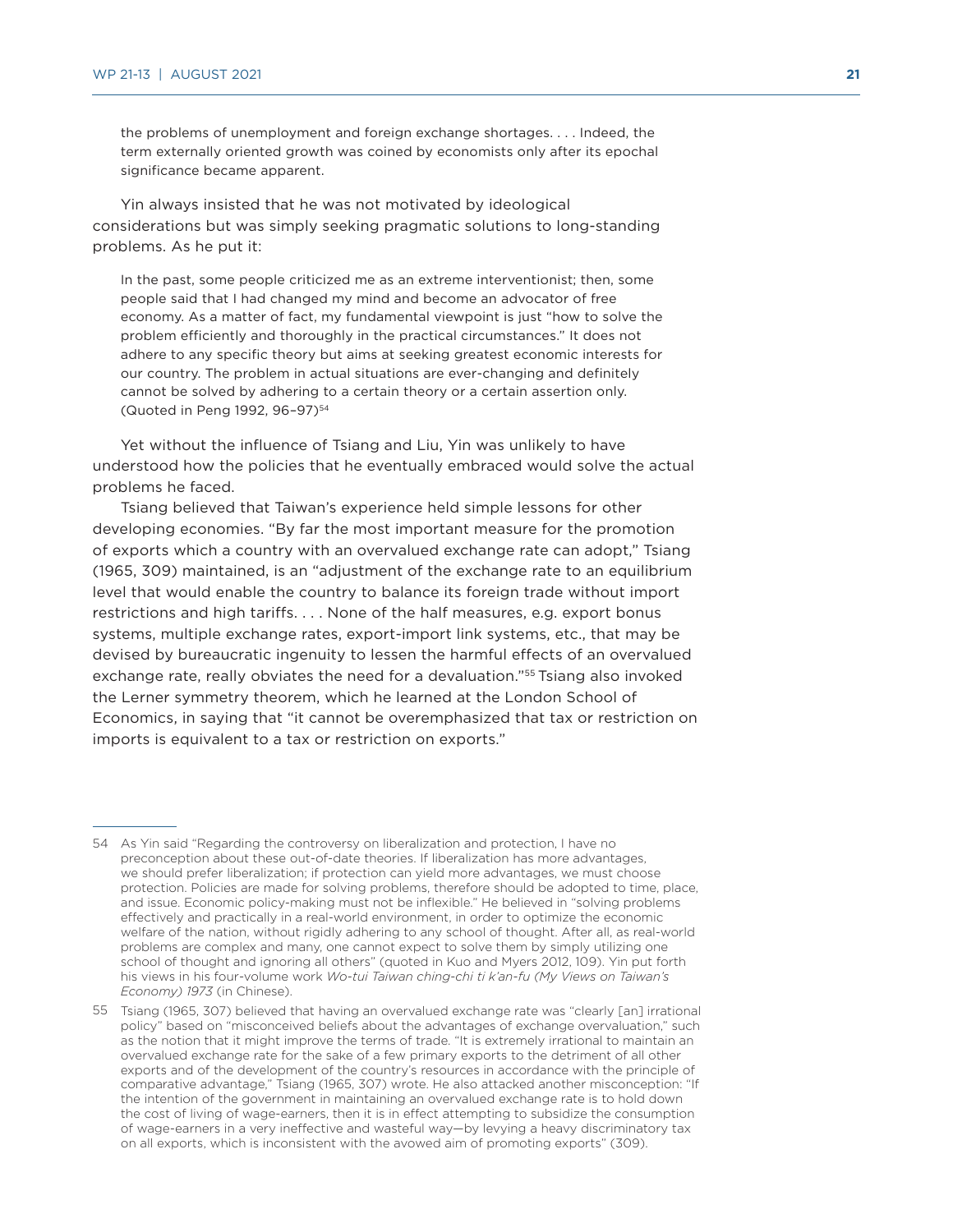#### **7. CONCLUSION**

Taiwan was one of the first countries in the developing world to adopt an exportoriented trade strategy after World War II. The policy change was not driven by economic interests: Export sectors were neither large nor organized and did not play a major role in policy formation. The policy change was also not driven by new political leadership or changing institutions: The same party and political leadership remained in power throughout this period. The policy change was not based on foreign lending conditionality or an immediate crisis that demanded urgent policy adjustments, although the US decision to reduce foreign aid in 1957 began to put pressure on the government to make up for the lost foreign exchange.

The ongoing shortage of foreign exchange was the backdrop to the reform; the key idea of Tsiang that promoting exports rather than further restricting imports was a potential solution to the problem and that this could be accomplished by adjusting the exchange rate rather than by maintaining direct import controls. That solution was not ideologically based but was viewed as a pragmatic—if contested—response to the problems facing policymakers. The decision to devalue and increase the incentive to export proved attractive because it also fit with the political objective of becoming less dependent on foreign aid from the United States. Taiwan's success with the new policy regime later made it an example to other economies considering similar policy changes.

Discussion of Taiwan's policies often becomes embroiled in debate over whether policymakers adhered to neoclassical economics or chose a heterodox path of industrial policy and state intervention. At least initially, the most important policy reforms were simply eliminating an overvalued exchange rate to give firms an incentive to export and allowing exporting firms access to inputs at world prices, even if the domestic market was still protected. "'Unshackling exports' that the East Asian countries had themselves at first shackled," Hughes (1988, xv) noted, was a key element to Taiwan's success.

#### **REFERENCES**

- Balassa, Bela. 1986. Comment. In *Economic Liberalization in Developing Countries*, ed. Armeane M. Choksi and Demetris Papageorgiou. Oxford: Basil Blackwell.
- Bates, Robert H., and Anne O. Krueger. 1993. Generalizations Arising from the Country Studies. In *Political and Economic Interactions in Economic Policy Reform: Evidence from Eight Countries*, ed. Robert H. Bates and Anne O. Krueger. Cambridge: Blackwell.
- Béland, Daniel. 2019. *How Ideas and Institutions Shape the Politics of Public Policy*. New York: Cambridge University Press.
- Brady, David, and Michael Spence. 2009. Leadership and Politics: A Perspective from the Growth Commission. *Oxford Review of Economic Policy* 25: 205–18.
- Chien, C. T. 1957. The Problem of Foreign Exchange in the Economic Development of Taiwan. *Industry of Free China* (November), 2-15.
- Fei, John. 1992. Taiwan's Economic Development and its Relation to the International Environment. In *Taiwan's Enterprises in Global Perspective*, ed. N Wang. New York: M. E. Sharpe.
- Galenson, Walter, ed. 1979. *Economic Growth and Structural Change in Taiwan: The Postwar Experience of the Republic of China*. Ithaca, NY: Cornell University Press.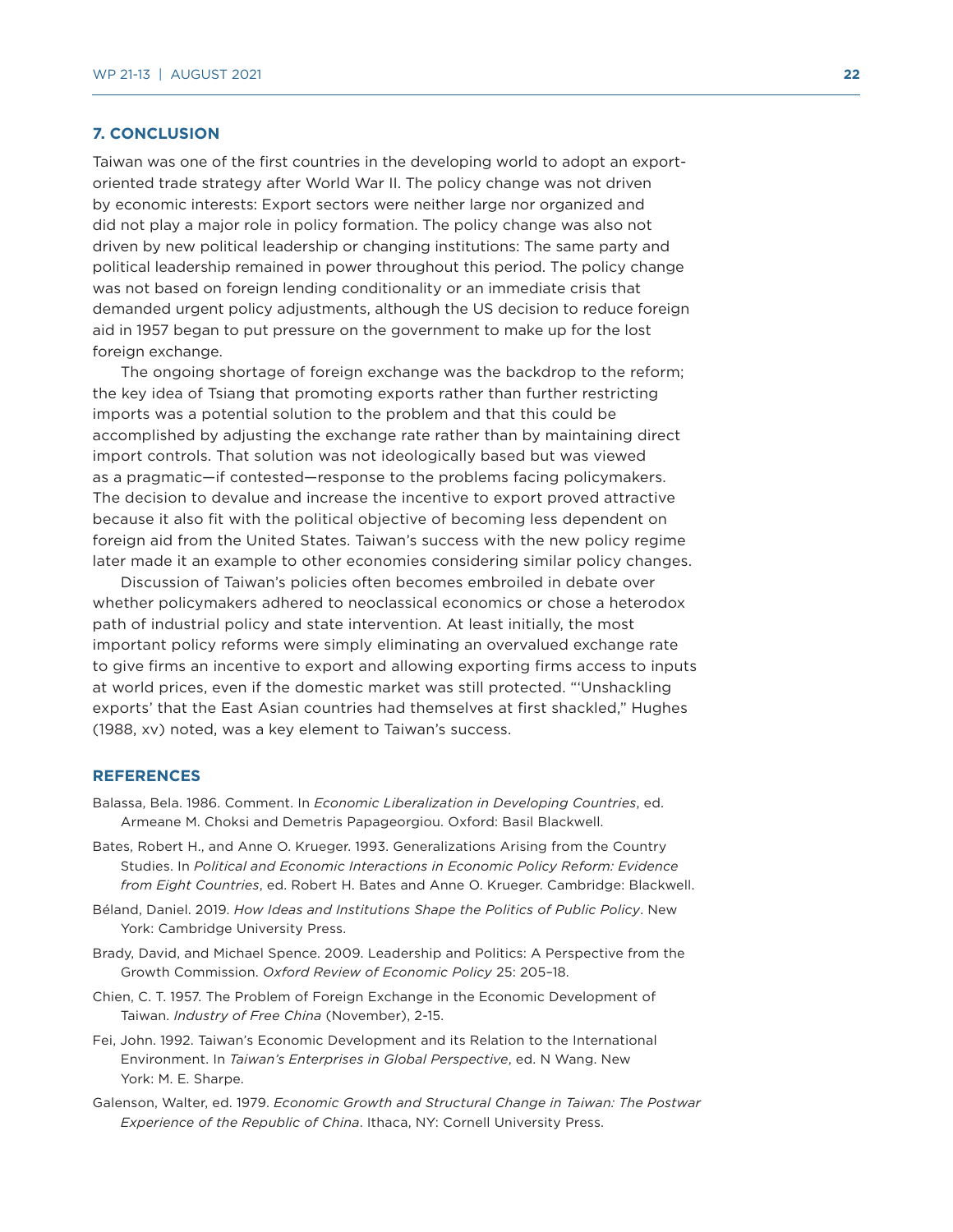- Haggard, Stephan. 1990. *Pathways from the Periphery: The Politics of Growth in the Newly Industrializing Countries*. Ithaca, NY: Cornell University Press.
- Haggard, Stefan, and Chien-Kuo Pang. 1994. The Transition to Export-Led Growth in Taiwan. In *The Role of the State in Taiwan's Development*, ed. Joel D. Aberbach, David Dollar, and Kenneth L. Sokoloff. Armonk, NY: M. E. Sharpe.
- Harberger, Arnold C. 1993. Secrets of Success: A Handful of Heroes. *American Economic Review* 83: 343–50.
- Ho, Samuel P.S. 1978. *Economic Development of Taiwan, 1860–1970*. New Haven, CT: Yale University Press.
- Ho, Samuel P. S. 1987. Economics, Economic Bureaucracy, and Taiwan's Economic Development. *Pacific Affairs* 60: 226-47.
- Hsing, Mo-huan. 1971. *Taiwan: Industrialization and Trade Policies*. London: Oxford University Press for the OECD Development Centre.
- Hsing, Mo-huan. 1995. Professor S.C. Tsiang's Views on Economic Policies in Taiwan. In *S. C. Tsiang: His Contribution to Economic Theory*, ed. Tzong-shian Yu and Joseph S. Lee. Taipai: Chung Hua Institute for Economic Research.
- Hughes, Helen, ed. 1988. *Achieving Industrialization in East Asia*. New York: Cambridge University Press.
- IMF (International Monetary Fund). 1963. Article XIV Staff Report on China. SM/63/85, July 23. Washington.
- Jacoby, Neil H. 1966. *US Aid to Taiwan: A Study of Foreign Aid, Self-Help, and Development*. New York: Praeger.
- Krueger, Anne O. 1997. Trade Policy and Economic Development: How We Learn. *American Economic Review* 87: 1–22.
- Kuo, Tai-chun, and Ramon H. Myers. 2012. *Taiwan's Transformation: Leadership, Property Rights and Institutional Change, 1949–1965*. New York: Routledge.
- Lee, James. 2020. American Diplomacy and Export-Oriented Industrialization on Taiwan. *Journal of East Asian Studies* 20: 463–83.
- Lee, T.H., and Kuo-shu Liang. 1982. Taiwan. In *Development Strategies in Semi-Industrial Economies*. Baltimore, MD: Johns Hopkins University Press for the World Bank.
- Lerner, A.P. 1936. The Symmetry between Import and Export Taxes. *Economica* 3: 306–13.
- Lewis, Reese Phillip. 1993. The Origins of Taiwan's Trade and Industrial Policies. PhD dissertation, Columbia University, Department of Political Science. New York.
- Li, K. T. 1963. The Man Who Led in the Industrial Development of Taiwan. *Industry of Free China* (February), 2-6
- Li, K. T. 1976. *The Experience of Dynamic Economic Growth on Taiwan*. Taipei: Mei Ya Publications.
- Li, K. T. 1988. *The Evolution of Policy behind Taiwan's Development Success*. New Haven, CT: Yale University Press.
- Li, T. H., and Kuo-Shu Liang. 1982. Taiwan. In *Development Strategies in Semi-industrial Economies*, edited by Bela Balassa. Baltimore, MD: Johns Hopkins University Press for the World Bank.
- Liang, K., and C. H. Liang. 1981. Trade Strategy and Exchange Rate Policies in Taiwan. In *Trade and Growth of the Advanced Developing Countries in the Pacific Basin*, ed. W. Hong and Lawrence B. Krause. Seoul: Korea Development Institute.
- Lin, Ching-yuan. 1973. *Industrialization in Taiwan, 1946–1972: Trade and Import-Substitution Policies for Developing Countries*. New York: Praeger.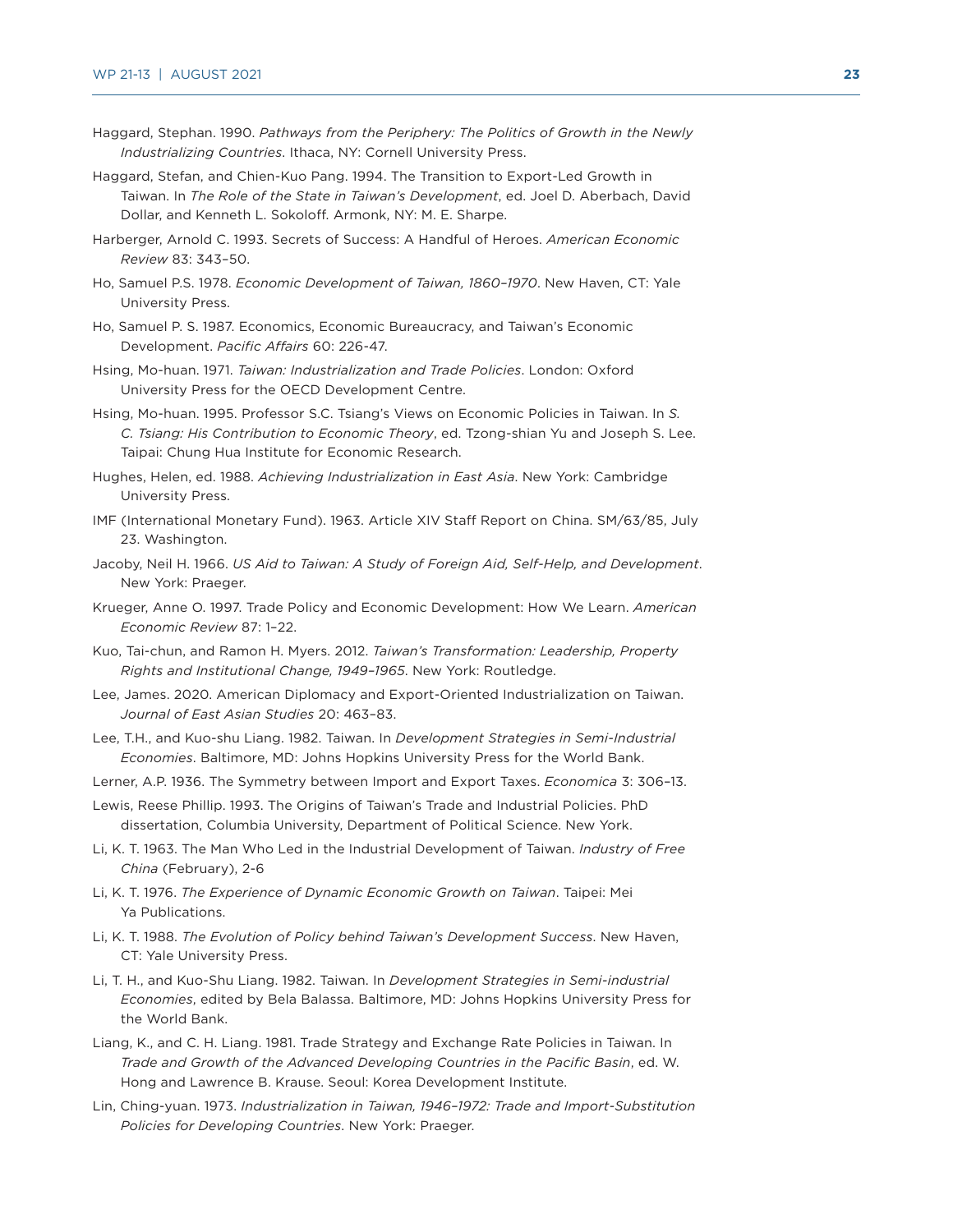- Little, Ian M.D. 1979. An Economic Reconnaissance. In *Economic Growth and Structural Change in Taiwan: The Postwar Experience of the Republic of China*, ed. Walter Galenson. Ithaca, NY: Cornell University Press.
- Liu, Alan P.L. 1987. *Phoenix and the Lame Lion: Modernization in Taiwan and Mainland China, 1950–1980*. Stanford, CA: Hoover Institution Press.
- Makinen, Gail E., and G. Thomas Woodward. 1989. The Taiwanese Hyperinflation and Stabilization of 1945-1952. *Journal of Money, Credit and Banking* 21: 90–105.
- Meade, James. 1949. *Planning and the Price Mechanism: The Liberal-Socialist Solution*. New York: Macmillan.
- Panagariya, Arvind. 2019. *Free Trade and Prosperity: How Openness Helps Developing Countries Grow Richer and Combat Poverty*. New York: Oxford University Press.
- Pang, Chien-kuo. 1992. *The State and Economic Transformation in Taiwan*. New York: Garland.
- Pritchett, Lant, Kunal Sen, Sabyasachi Kar, and Selim Raihan. 2016. Trillions Gained and Lost: Estimating the Magnitude of Growth Episodes. *Economic Modelling* 55: 279–91.
- Rodrik, Dani. 1996. Understanding Economic Policy Reform. *Journal of Economic Literature* 34: 9-41.
- Rodrik, Dani. 2014. When Ideas Trump Interests: Preferences, Worldviews, and Policy Innovations. *Journal of Economic Perspectives* 28: 189–208.
- Schive, Chi. 1999. How Was Taiwan's Economy Opened Up? The Foreign Factor in Appraisal. In *The Political Economy of Taiwan's Development in the 21st Century: Essays in Memory of John C.H. Fei*, vol. 2, ed. Gustav Ranis, Sheng-Cheng Hu, and Yun-Peng Chu. Northampton, MA: Edward Elgar
- Scott, Maurice. 1979. Foreign Trade. In *Economic Growth and Structural Change in Taiwan: The Postwar Experience of the Republic of China*, ed. Walter Galenson. Ithaca, NY: Cornell University Press.
- Shea, Jian-Dong. 1999. The Liu-Tsiang Proposals for Economic Reform in Taiwan: A Retrospective. In *Taiwan's Development Experience: Lessons on Roles of Government and Market*, ed. Erik Thorbecke and Henry Wan, Jr. Boston: Kluwer.
- Tsiang, S. C. 1954. The Economics of Foreign Exchange Retention Schemes (I) Partial Devaluation Aspect. *Economia Internazionale* 7: 508–30.
- Tsiang, S. C. 1957. An Experiment with a Flexible Exchange Rate System: The Case of Peru, 1950–54. *IMF Staff Papers* 5: 449–76.
- Tsiang, S. C. 1965. Tax, Credit, and Trade Policies to Promote Production and Export of Manufactures of Developing Countries. Part II. *Journal of Development Studies* 1: 295–315.
- Tsiang, S. C. 1980. Exchange Rates, Interest Rates, and Economic Development: The Experience of Taiwan. In *Quantitative Economics and Development: Essays in Memory of T.C. Liu*, ed. L. R. Klein, M. Nerlov, and S. C. Tsiang. New York: Academic Press.
- Tsiang, S. C. 1984. Taiwan's Economic Miracle: Lessons in Economic Development. In *World Economic Growth*, ed. Arnold C. Harberger. San Francisco: ICS Press.
- Tsiang, S. C. 1989. Introduction. In *Finance Constraints and the Theory of Money*, edited by Meir Kohn. New York: Academic Press.
- Tsiang, S. C. 1992. *Jiang Shuojie Xian Sheng Fange Wen Ji Lu* [Reminiscences of Dr. S C. Tsiang]. Taipei: Institute of Modern History, Academia Sinica.
- Tsiang, S. C., and T. C. Liu. 1954a. Our Foreign Exchange Problems: A Preliminary Outline for Discussion. September 9. Available in the Academia Sinica archives, Taipei.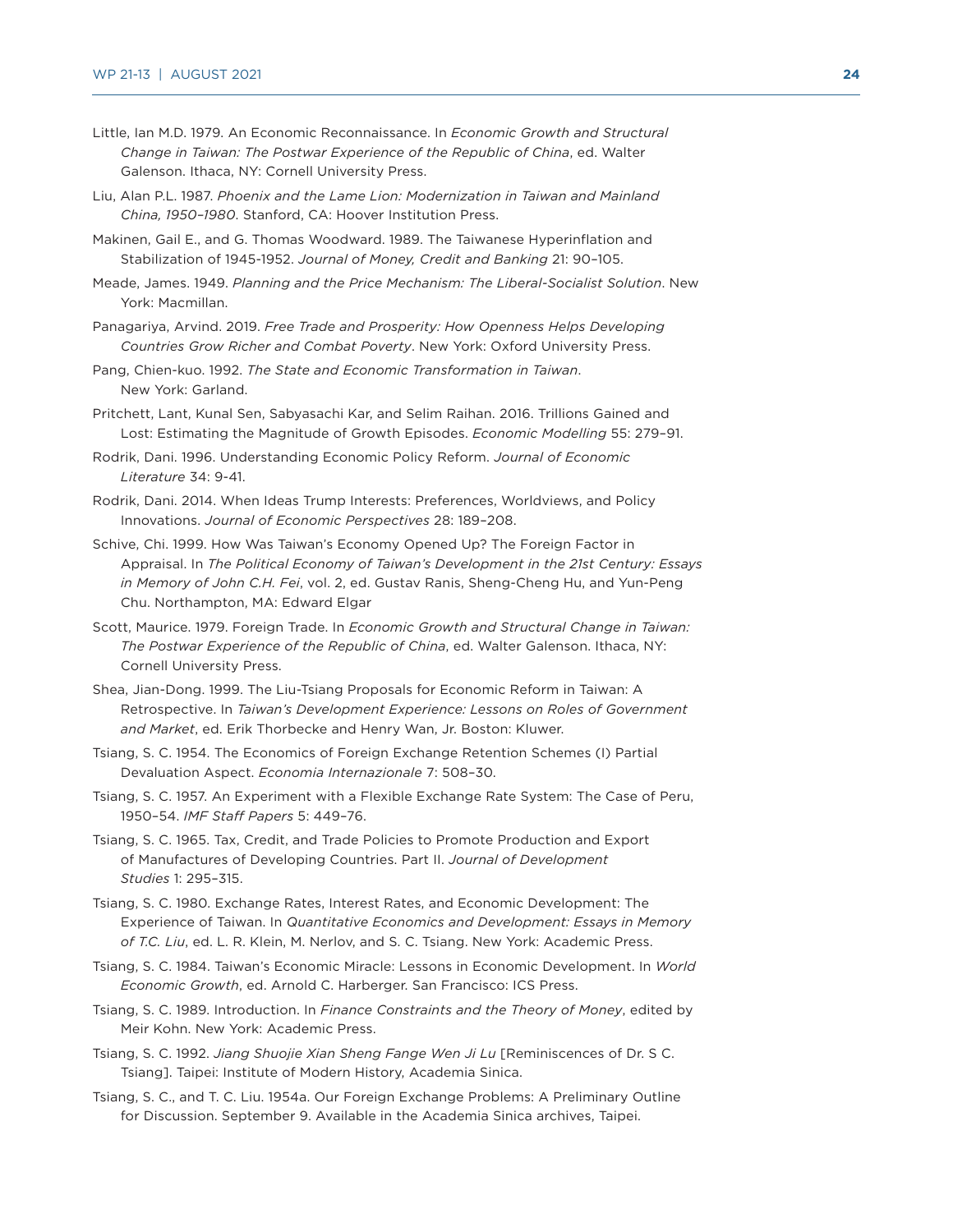- Tsiang, S. C. and T. C. Liu. 1954b. Recommendation for the Revision of Our Foreign Exchange Policy. November 18. Available in the Academia Sinica archives, Taipei.
- United Nations Economic Commission for Asia and the Far East. 1960. *Economic Survey of Asia and the Far East*. New York.
- US Department of State. 1996. *Foreign Relations of the United States, 1958-60, Volume 19. China*. Washington: Government Printing Office.
- Wade, Robert. 1990. *Governing the Market: Economic Theory and the Role of Government in East Asian Industrialization*. Princeton, NJ: Princeton University Press.
- Wade, Robert. 1993. Managing Trade: Taiwan and South Korea as Challenges to Economics and Political Science. *Comparative Politics* 25: 147-67.
- Wang, Lutao Sophia Kang. 2008. *K.T. Li and the Taiwan Experience*. Taipei: National Tsing Hua University Press.
- Williamson, John, ed. 1994. *The Political Economy of Policy Reform*. Washington: Institute for International Economics. Available at [https://www.piie.com/bookstore/political](https://www.piie.com/bookstore/political-economy-policy-reform)[economy-policy-reform.](https://www.piie.com/bookstore/political-economy-policy-reform)
- Wu, Hui Lin, and Hui Ming Peng. 2012. *The Biography of Sho-Chien Tsiang*. Haikou: Hainan chu ban she [in Chinese].
- Wu, Tsong Min. 2016. *From Economic Controls to Export Expansion in Postwar Taiwan: 1946–1960*. RIETI Discussion Paper 16-E-028, Research Institute of Economy, Trade and Industry. Tokyo.
- Wu, Yongping. 2005. *A Political Explanation of Economic Growth: State Survival, Bureaucratic Politics, and Private Enterprises in the Making of Taiwan's Economy, 1950–1985*. Cambridge, MA: Harvard University Press.
- Yin, K.Y. 1954a. Adverse Trends in Taiwan's Economic Development. *Industry of Free China* (August), 1-5.
- Yin, K.Y. 1954b. A Discussion on Industrial Policy for Taiwan. *Industry of Free China* (May), 1-14.
- Yin, K.Y. 1959. A Review of Existing Foreign Exchange and Trade Control Policy and Technique. *Industry of Free China*, 2–21.
- Yin, K.Y. 1973. *My Views on Taiwan's Economy*, vol. 2. Taipei: Economic Planning Council [in Chinese].